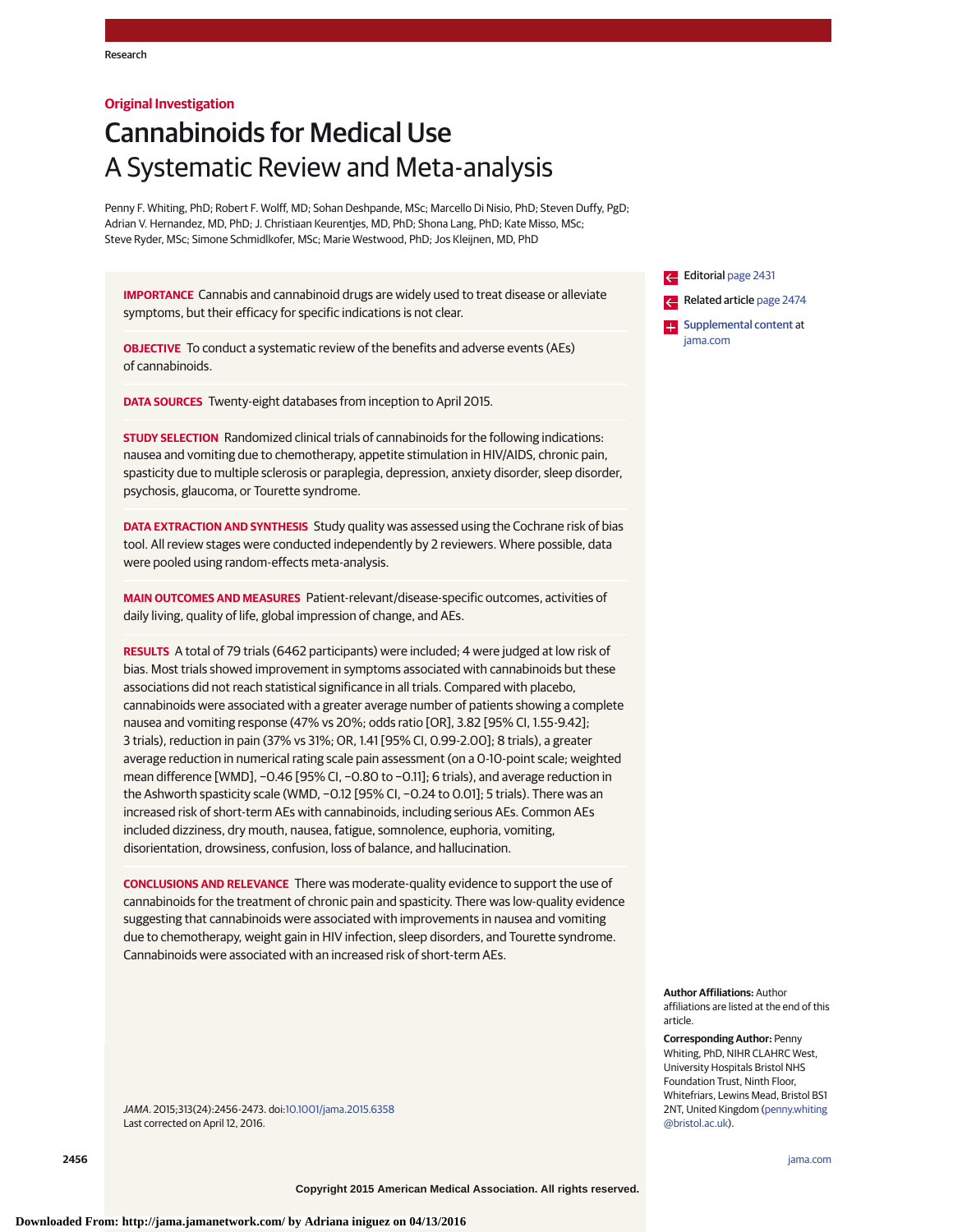annabis is a generic term used for drugs produced from<br>plants belonging to the genus *Cannabis*.<sup>1</sup> It is one of the<br>most popular recreational drugs; worldwide, an esti-<br>mated 178 million popula and 15 to 64 years used can plants belonging to the genus *Cannabis*. 1 It is one of the mated 178 million people aged 15 to 64 years used cannabis at least once in 2012.<sup>2</sup> Cannabis was included as a controlled drug in the United Nations' Single Convention on Narcotic Drugs, held in 1961,<sup>3</sup> and its use is illegal in most countries.

Medical cannabis refers to the use of cannabis or cannabinoids as medical therapy to treat disease or alleviate symptoms. Cannabinoids can be administered orally, sublingually,or topically; they can be smoked, inhaled, mixed with food, or made into tea. They can be taken in herbal form, extracted naturally from the plant, gained by isomerisation of cannabidiol, or manufactured synthetically.<sup>4</sup> Prescribed cannabinoids include dronabinol capsules, nabilone capsules, and the oromucosal spray nabiximols.<sup>4</sup> Some countries have legalized medicinal-grade cannabis for chronically ill patients. Canada and the Netherlands have government-run programs in which specialized companies supply quality-controlled herbal cannabis.<sup>5</sup> In the United States, 23 states and Washington, DC (May 2015), have introduced laws to permit the medical use of cannabis<sup>6</sup>; other countries have similar laws. The aim of this systematic review was to evaluate the evidence for the benefits and adverse events (AEs) of medical cannabinoids across a broad range of indications.

## Methods

This review followed guidance published by the Centre for Reviews and Dissemination and the Cochrane Collaboration.7,8 We established a protocol for the review (eAppendix 1 in [Supplement 1\)](http://jama.jamanetwork.com/article.aspx?doi=10.1001/jama.2015.6358&utm_campaign=articlePDF%26utm_medium=articlePDFlink%26utm_source=articlePDF%26utm_content=jama.2015.6358).

#### Study Eligibility Criteria

Randomized clinical trials (RCTs) that compared cannabinoids with usual care, placebo, or no treatment in the following indications were eligible: nausea and vomiting due to chemotherapy, appetite stimulation in HIV/AIDS, chronic pain, spasticity due to multiple sclerosis (MS) or paraplegia, depression, anxiety disorder, sleep disorder, psychosis, intraocular pressure in glaucoma, or Tourette syndrome. These indications were prespecified by the project funders, the Swiss Federal Office of Public Health. If no RCTs were available for a particular indication or outcome (eg, long-term AEs such as cancer, psychosis, depression, or suicide), nonrandomized studies including uncontrolled studies (such as case series) with at least 25 patients were eligible.

## Identification and Selection of Studies

Twenty-eight databases and gray literature sources were searched from inception to April 2015 without language restriction (Embase search strategy and details of databases searched available in eAppendix 2 in [Supplement 2\)](http://jama.jamanetwork.com/article.aspx?doi=10.1001/jama.2015.6358&utm_campaign=articlePDF%26utm_medium=articlePDFlink%26utm_source=articlePDF%26utm_content=jama.2015.6358). The search strategy was peer reviewed<sup>9</sup> by a second information specialist. Reference lists of included studies were screened. Search results and full-text articles were independently assessed by

2 reviewers; disagreements were resolved through consensus or referral to a third reviewer.

## Data Collection and Study Appraisal

We extracted data about baseline characteristics and outcomes (patient-relevant and disease-specific outcomes, activities of daily living, quality of life, global impression of change, and specified AEs). For dichotomous data such as number of patients with at least 30% improvement in pain, we calculated the odds ratio (OR) and 95% CI. For categorical data, we extracted details about each category assessed and the numbers of patients with an outcome in each category. Continuous data such as the Ashworth spasticity score<sup>10</sup> were extracted as means and SDs at baseline, follow-up, and the change from baseline and used to calculate mean differences with 95% CIs. Results (mean difference, 95% CIs, and *P* values) from the between-group statistical analyses reported by the study were also extracted. All relevant sources were used for data extraction including full-text journal articles, abstracts, and clinical trial registry entries. Where available, the journal article was used as the primary publication because it had been peer reviewed.

RCTs were assessed for methodological quality using the Cochrane Risk of Bias tool.<sup>11</sup> If at least one of the domains was rated as high, the trial was considered at high risk of bias. If all domains were judged as low, the trial was considered at low risk of bias. Otherwise, the trial was considered as having unclear risk of bias. Data extraction and risk-of-bias assessment were performed independently by 2 reviewers; disagreements were resolved by a third reviewer.

## **Synthesis**

Clinical heterogeneity was assessed by grouping studies by indication, cannabinoid, and outcome. If there were 2 or more trials within a single grouping, data were pooled using random-effects meta-analysis.<sup>12</sup> For continuous outcomes, we analyzed the mean difference in change from baseline; if this was not reported and could not be calculated from other data, we used the mean difference at follow-up.<sup>13</sup> For dichotomous data, we used the OR. In order to avoid double counting, we selected a single data set from each study to contribute to the analysis. For studies evaluating multiple interventions, we selected the intervention or dose that was most similar to the other interventions being evaluated in the same analysis. Heterogeneity was investigated using forest plots and the *I <sup>2</sup>* statistic. Where data were considered too heterogeneous to pool or not reported in a format suitable for pooling (eg, data reported as medians), we used a narrative synthesis.

Sensitivity analyses were used to assess the statistical effect of trial design. The primary analysis included only parallel-group trials, results from crossover trials were included in an additional analysis. For the analysis of AEs, data for all conditions were combined. We conducted stratified analyses and meta-regression to investigate whether associations varied according to type of cannabinoid, study design (parallel group vs crossover trial), indication (each of the indication categories included in this report), compara-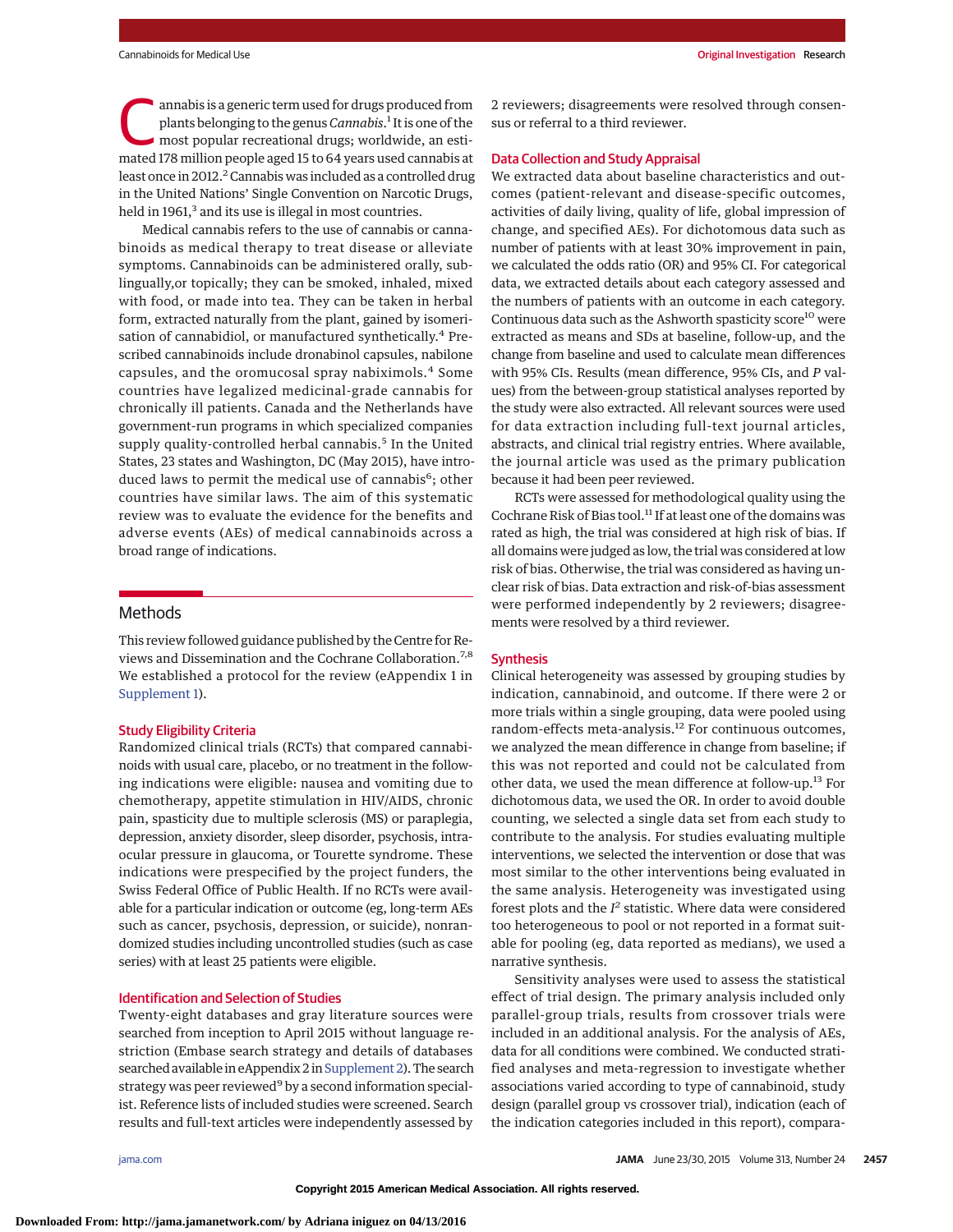tor (active vs placebo), and duration of follow-up (<24 hours, 24 hours-1 week, >1 week-4 weeks, >4 weeks) for the outcome of any AE. Statistical analyses were performed using Stata statistical software (version 10).

GRADE (Grading of Recommendations Assessment, Development and Evaluation) was used to rate the overall quality of the evidence for risk of bias, publication bias, imprecision, inconsistency, indirectness, and magnitude of effect. The GRADE ratings of very low–, low-, moderate-, or high-quality evidence reflect the extent to which we are confident that the effect estimates are correct.<sup>14</sup>

# Results

The searches identified 23 754 hits (records) of which 505 were considered potentially relevant, based on title and abstract screening, and obtained as full-text studies. A total of 79 studies (6462 participants), available as 151 reports, were included; 3 studies (6 reports) were included in multiple indication categories (Figure 1). Thirty-four studies were parallel-group trials (4436 participants), and 45 were crossover trials (2026 participants). Four studies were available only as an abstract,<sup>15-18</sup> a further 3 were available only as abstracts<sup>19-21</sup> but with additional details available on trial registries including full results in one,<sup>19</sup> and details of 2 trials (including full trial results) were available only as trial registry entries<sup>22,23</sup>; all other trials were reported in full-length journal articles. Where reported, the proportion of participants who were men ranged from 0% to 100% (median, 50% [57 studies]), and the proportion of white participants ranged from 50% to 99% (median, 78% [18 studies]). Publication dates ranged from 1975 to 2015 (median, 2004 [with one-third of trials published before 1990]). Studies were conducted in a wide range of countries. A variety of cannabinoids were evaluated and compared with various different active comparators or placebos; most active comparators were included in the nausea and vomiting indication (Table 1). eAppendices 3 to 12 in [Supplement 1](http://jama.jamanetwork.com/article.aspx?doi=10.1001/jama.2015.6358&utm_campaign=articlePDF%26utm_medium=articlePDFlink%26utm_source=articlePDF%26utm_content=jama.2015.6358) provide an overview of the included studies and their findings.

Four (5%) trials were judged at low risk of bias, 55 (70%) were judged at high risk of bias, and 20 (25%) at unclear risk of bias (eAppendix 13 in [Supplement 2\)](http://jama.jamanetwork.com/article.aspx?doi=10.1001/jama.2015.6358&utm_campaign=articlePDF%26utm_medium=articlePDFlink%26utm_source=articlePDF%26utm_content=jama.2015.6358). The major potential source of bias in the trials was incomplete outcome data. More than 50% of trials reported substantial withdrawals and did not adequately account for this in the analysis. Selective outcome reporting was a potential risk of bias in 16% of trials. These studies did not report data for all outcomes specified in the trial register, protocol, or methods section or changed the primary outcome from that which was prespecified. Most studies reported being doubleblinded but only 57% reported that appropriate methods had been used for participant blinding and only 24% reported that outcome assessors had been appropriately blinded.

Full results from included studies are presented in eAppendices 3-12 in [Supplement 2;](http://jama.jamanetwork.com/article.aspx?doi=10.1001/jama.2015.6358&utm_campaign=articlePDF%26utm_medium=articlePDFlink%26utm_source=articlePDF%26utm_content=jama.2015.6358) pooled results and GRADE ratings are presented in Table 2.



AE indicates adverse event; RCT, randomized controlled trial; and SR, systematic review.

<sup>a</sup> These excluded reports were screened as full-text articles/reports.

<sup>b</sup> The number of included RCTS does not sum because some were included in more than 1 indication category.

## Nausea and Vomiting Due to Chemotherapy

Nausea and vomiting due to chemotherapy was assessed in 28 studies (37 reports; 1772 participants).<sup>15,16,24-58</sup> Fourteen studies assessed nabilone and there were 3 for dronabinol, 1 for nabiximols, 4 for levonantradol, and 6 for THC. Two studies also included a combination therapy group of dronabinol with ondansetron or prochlorperazine. Eight studies included a placebo control, 3 of these also included an active comparator, and 20 studies included only an active comparator. The most common active comparators were prochlorperazine (15 studies), chlorpromazine (2 studies) and domperidone (2 studies). Other comparators (alizapride, hydroxyzine, metoclopramide and ondansetron) were evaluated in single studies (Table 1). Of all 28 studies,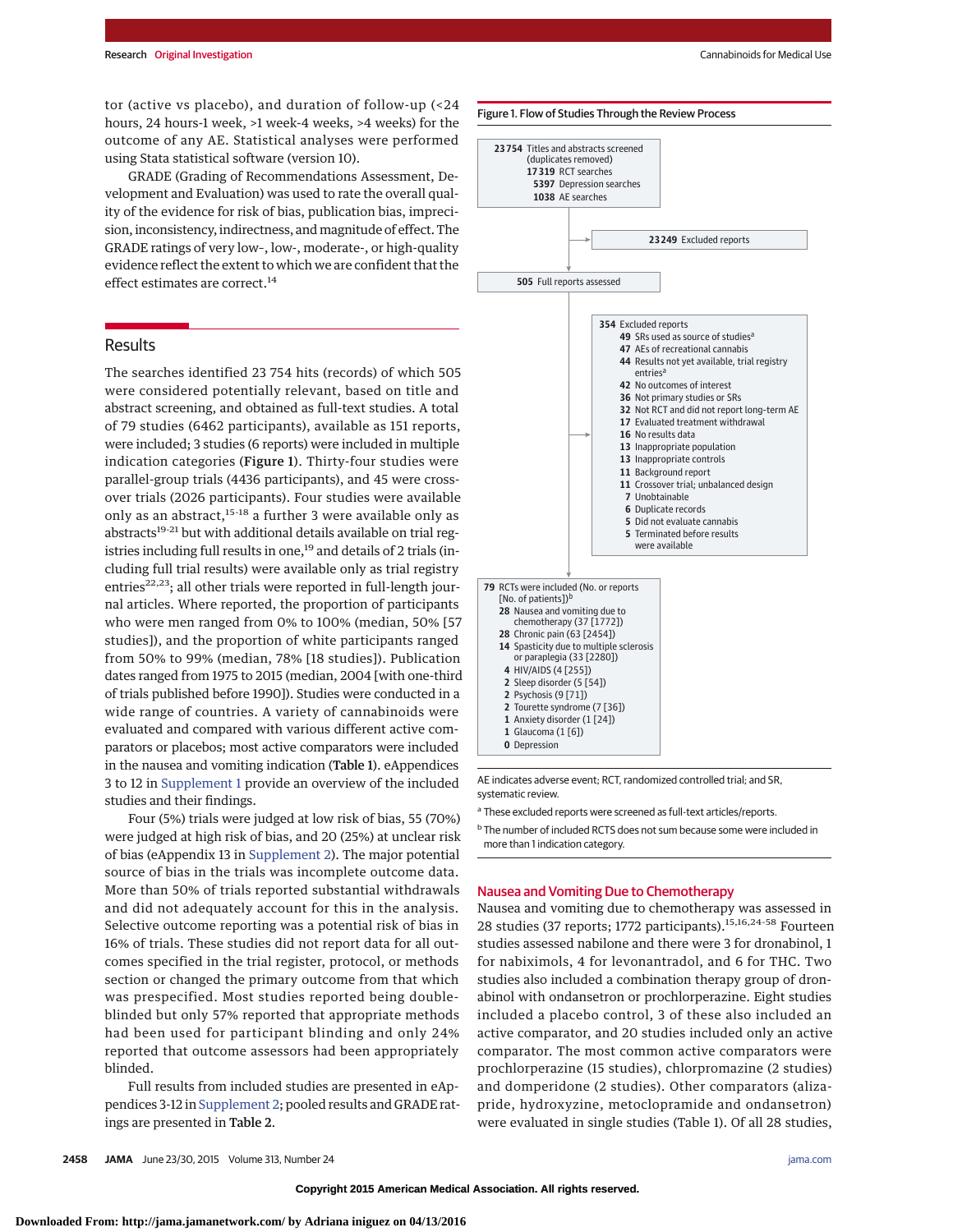| $\mathbf{1}$<br>Placebo<br>Pain<br>Ajulemic acid<br>Not currently<br>Synthetic<br>Capsules (oral)<br>Maximum 40 mg $2 \times /d$<br>in clinical use<br>nonpsychoactive<br>(JBT-101, CT3)<br>cannabinoid<br>Derivate of the THC<br>metabolite<br>11-nor-9-carboxy-THC<br>Active cannabinoid part<br>200-800mg/d<br>Placebo<br>$\overline{2}$<br>CBD<br>Use does not appear to<br>Capsules (oral)<br>be explicitly restricted<br>of cannabis<br>anxiety<br>$\mathbf{1}$<br>Amisulpride<br>$\mathbf{1}$<br>20 mg $1 \times/d$<br>Placebo<br>Oromuscosal<br>or 40 mg $1 \times$ /d (2 doses<br>spray<br>evaluated)<br>$\mathbf{1}$<br>Pain<br>Cannabis<br>Regulated under<br>Numerous active<br>Vaporized<br>Two concentrations:<br>Placebo<br>Schedule I of the<br>(marijuana)<br>cannabinoids that will<br>1.29% and 3.53%<br><b>Controlled Substances</b><br>4 puffs after 1 h then 4-8<br>vaporize at different<br>Act 1970<br>temperatures<br>puffs after 3 h<br>Legal for medical use<br>Smoked<br>Maximum 3 cigarettes/d<br>Placebo<br>$\mathbf{1}$<br><b>HIV</b><br>in 23 states<br>Dronabinol<br>Licensed for treatment<br>Capsules (oral)<br>Maximum 5-30 mg/d<br>Placebo<br>10<br>Synthetic THC<br>1-4 doses/d (most<br>of anorexia associated<br>with weight loss in<br>common, 2 doses)<br>patients with AIDS<br>sleep<br>Also for nausea and<br>Megestrol acetate<br>$\mathbf{1}$<br><b>HIV</b><br>vomiting associated<br>with cancer<br>$\mathbf{1}$<br>Dronabinol +<br>chemotherapy (United<br>prochlorperazine<br>vomiting<br>States and Germany)<br><b>or</b><br>prochlorperazine<br>$\mathbf{1}$<br>Dronabinol +<br>ondansetron,<br>ondansetron,<br>or placebo<br>$\mathbf{1}$<br>Not currently in<br>Synthetic analogue of<br>Maximum 5 mg/d<br>Levonantradol<br>Capsules (oral)<br>Prochlorperazine<br>clinical use<br>dronabinol<br>1 mg 2 hours before<br>vomiting<br>chemotherapy then 1 mg<br>every 4 hours<br>Intramuscular<br>Maximum 1.5 mg -4 mg<br>Prochlorperazine<br>$\mathbf{1}$<br>$0.5$ mg-1 mg, 1-2 h<br>$\mathbf{1}$<br>Chlorpromazine<br>before chemotherapy<br>then every 4 h<br>Metoclopramide<br>$\mathbf{1}$<br>7 <sup>b</sup><br>Nabilone<br>Synthetic cannabinoid<br>Capsules (oral)<br>Maximum 0.5 mg-8 mg<br>Placebo<br>Approved by the US<br>FDA in 1985 for<br>derivate mimicking THC<br>Most common dose 2 mg<br>treatment of<br>$2 \times/d$<br>chemotherapy-induced<br>Dihydrocodeine<br>$\mathbf{1}$<br>Pain<br>nausea and vomiting<br>that has not responded<br>$\mathbf{1}$<br>Amitriptyline<br>to conventional<br>$\mathbf{1}$<br>Chlorpromazine<br>antiemtics<br>vomiting<br>Also marketed in the<br>$\mathbf{1}$<br>Alizapride<br>United Kingdom,<br>Domperidone<br>$\overline{2}$<br>Mexico, and Austria<br>Prochlorperazine<br>7<br>Licensed for use in the<br>19<br>Nabiximols<br>Each mL contains 27 mg<br>Titrated to a maximum of<br>Placebo<br>Oromuscosal<br>THC and 25 mg CBD<br>United Kingdom,<br>4-48 sprays/24 h<br>spray<br>Spain, Czech Republic,<br>Most common maximum<br>vomiting<br>Germany, Demark,<br>was 8 sprays/3 h or 48<br>Sweden, Italy, Austria,<br>sprays/24 h<br>Canada, Poland, France<br>(for spasticity due to<br>multiple sclerosis)<br>Not currently licensed<br>in the United States<br>Initial target indication<br>for US FDA approval is<br>cancer pain<br>$\mathbf{1}$<br>ECP002A<br>No current marketing<br>Pure (≥98%)<br>Oral tablet<br>Individualized dose<br>Placebo<br>Natural ∆ <sup>9</sup> -THC<br>authorization | Intervention | <b>US Legal Status</b><br>and Approved Use | Cannabis-Related<br><b>Properties</b> | Administration<br>Method | Dose Evaluated | Comparator | No. of                                            | Studies <sup>a</sup> Indication                    |
|------------------------------------------------------------------------------------------------------------------------------------------------------------------------------------------------------------------------------------------------------------------------------------------------------------------------------------------------------------------------------------------------------------------------------------------------------------------------------------------------------------------------------------------------------------------------------------------------------------------------------------------------------------------------------------------------------------------------------------------------------------------------------------------------------------------------------------------------------------------------------------------------------------------------------------------------------------------------------------------------------------------------------------------------------------------------------------------------------------------------------------------------------------------------------------------------------------------------------------------------------------------------------------------------------------------------------------------------------------------------------------------------------------------------------------------------------------------------------------------------------------------------------------------------------------------------------------------------------------------------------------------------------------------------------------------------------------------------------------------------------------------------------------------------------------------------------------------------------------------------------------------------------------------------------------------------------------------------------------------------------------------------------------------------------------------------------------------------------------------------------------------------------------------------------------------------------------------------------------------------------------------------------------------------------------------------------------------------------------------------------------------------------------------------------------------------------------------------------------------------------------------------------------------------------------------------------------------------------------------------------------------------------------------------------------------------------------------------------------------------------------------------------------------------------------------------------------------------------------------------------------------------------------------------------------------------------------------------------------------------------------------------------------------------------------------------------------------------------------------------------------------------------------------------------------------------------------------------------------------------------------------------------------------------------------------------------------------------------------------------------------------------------------------------------------------------------------------------------------------------------------------------|--------------|--------------------------------------------|---------------------------------------|--------------------------|----------------|------------|---------------------------------------------------|----------------------------------------------------|
|                                                                                                                                                                                                                                                                                                                                                                                                                                                                                                                                                                                                                                                                                                                                                                                                                                                                                                                                                                                                                                                                                                                                                                                                                                                                                                                                                                                                                                                                                                                                                                                                                                                                                                                                                                                                                                                                                                                                                                                                                                                                                                                                                                                                                                                                                                                                                                                                                                                                                                                                                                                                                                                                                                                                                                                                                                                                                                                                                                                                                                                                                                                                                                                                                                                                                                                                                                                                                                                                                                                        |              |                                            |                                       |                          |                |            |                                                   |                                                    |
|                                                                                                                                                                                                                                                                                                                                                                                                                                                                                                                                                                                                                                                                                                                                                                                                                                                                                                                                                                                                                                                                                                                                                                                                                                                                                                                                                                                                                                                                                                                                                                                                                                                                                                                                                                                                                                                                                                                                                                                                                                                                                                                                                                                                                                                                                                                                                                                                                                                                                                                                                                                                                                                                                                                                                                                                                                                                                                                                                                                                                                                                                                                                                                                                                                                                                                                                                                                                                                                                                                                        |              |                                            |                                       |                          |                |            |                                                   | Psychosis,                                         |
|                                                                                                                                                                                                                                                                                                                                                                                                                                                                                                                                                                                                                                                                                                                                                                                                                                                                                                                                                                                                                                                                                                                                                                                                                                                                                                                                                                                                                                                                                                                                                                                                                                                                                                                                                                                                                                                                                                                                                                                                                                                                                                                                                                                                                                                                                                                                                                                                                                                                                                                                                                                                                                                                                                                                                                                                                                                                                                                                                                                                                                                                                                                                                                                                                                                                                                                                                                                                                                                                                                                        |              |                                            |                                       |                          |                |            |                                                   | Psychosis                                          |
|                                                                                                                                                                                                                                                                                                                                                                                                                                                                                                                                                                                                                                                                                                                                                                                                                                                                                                                                                                                                                                                                                                                                                                                                                                                                                                                                                                                                                                                                                                                                                                                                                                                                                                                                                                                                                                                                                                                                                                                                                                                                                                                                                                                                                                                                                                                                                                                                                                                                                                                                                                                                                                                                                                                                                                                                                                                                                                                                                                                                                                                                                                                                                                                                                                                                                                                                                                                                                                                                                                                        |              |                                            |                                       |                          |                |            |                                                   | Glaucoma                                           |
|                                                                                                                                                                                                                                                                                                                                                                                                                                                                                                                                                                                                                                                                                                                                                                                                                                                                                                                                                                                                                                                                                                                                                                                                                                                                                                                                                                                                                                                                                                                                                                                                                                                                                                                                                                                                                                                                                                                                                                                                                                                                                                                                                                                                                                                                                                                                                                                                                                                                                                                                                                                                                                                                                                                                                                                                                                                                                                                                                                                                                                                                                                                                                                                                                                                                                                                                                                                                                                                                                                                        |              |                                            |                                       |                          |                |            |                                                   |                                                    |
|                                                                                                                                                                                                                                                                                                                                                                                                                                                                                                                                                                                                                                                                                                                                                                                                                                                                                                                                                                                                                                                                                                                                                                                                                                                                                                                                                                                                                                                                                                                                                                                                                                                                                                                                                                                                                                                                                                                                                                                                                                                                                                                                                                                                                                                                                                                                                                                                                                                                                                                                                                                                                                                                                                                                                                                                                                                                                                                                                                                                                                                                                                                                                                                                                                                                                                                                                                                                                                                                                                                        |              |                                            |                                       |                          |                |            |                                                   |                                                    |
|                                                                                                                                                                                                                                                                                                                                                                                                                                                                                                                                                                                                                                                                                                                                                                                                                                                                                                                                                                                                                                                                                                                                                                                                                                                                                                                                                                                                                                                                                                                                                                                                                                                                                                                                                                                                                                                                                                                                                                                                                                                                                                                                                                                                                                                                                                                                                                                                                                                                                                                                                                                                                                                                                                                                                                                                                                                                                                                                                                                                                                                                                                                                                                                                                                                                                                                                                                                                                                                                                                                        |              |                                            |                                       |                          |                |            | Nausea and<br>vomiting, pain,<br>spasticity, HIV, |                                                    |
|                                                                                                                                                                                                                                                                                                                                                                                                                                                                                                                                                                                                                                                                                                                                                                                                                                                                                                                                                                                                                                                                                                                                                                                                                                                                                                                                                                                                                                                                                                                                                                                                                                                                                                                                                                                                                                                                                                                                                                                                                                                                                                                                                                                                                                                                                                                                                                                                                                                                                                                                                                                                                                                                                                                                                                                                                                                                                                                                                                                                                                                                                                                                                                                                                                                                                                                                                                                                                                                                                                                        |              |                                            |                                       |                          |                |            |                                                   |                                                    |
|                                                                                                                                                                                                                                                                                                                                                                                                                                                                                                                                                                                                                                                                                                                                                                                                                                                                                                                                                                                                                                                                                                                                                                                                                                                                                                                                                                                                                                                                                                                                                                                                                                                                                                                                                                                                                                                                                                                                                                                                                                                                                                                                                                                                                                                                                                                                                                                                                                                                                                                                                                                                                                                                                                                                                                                                                                                                                                                                                                                                                                                                                                                                                                                                                                                                                                                                                                                                                                                                                                                        |              |                                            |                                       |                          |                |            |                                                   | Nausea and                                         |
|                                                                                                                                                                                                                                                                                                                                                                                                                                                                                                                                                                                                                                                                                                                                                                                                                                                                                                                                                                                                                                                                                                                                                                                                                                                                                                                                                                                                                                                                                                                                                                                                                                                                                                                                                                                                                                                                                                                                                                                                                                                                                                                                                                                                                                                                                                                                                                                                                                                                                                                                                                                                                                                                                                                                                                                                                                                                                                                                                                                                                                                                                                                                                                                                                                                                                                                                                                                                                                                                                                                        |              |                                            |                                       |                          |                |            |                                                   |                                                    |
|                                                                                                                                                                                                                                                                                                                                                                                                                                                                                                                                                                                                                                                                                                                                                                                                                                                                                                                                                                                                                                                                                                                                                                                                                                                                                                                                                                                                                                                                                                                                                                                                                                                                                                                                                                                                                                                                                                                                                                                                                                                                                                                                                                                                                                                                                                                                                                                                                                                                                                                                                                                                                                                                                                                                                                                                                                                                                                                                                                                                                                                                                                                                                                                                                                                                                                                                                                                                                                                                                                                        |              |                                            |                                       |                          |                |            |                                                   | Nausea and                                         |
|                                                                                                                                                                                                                                                                                                                                                                                                                                                                                                                                                                                                                                                                                                                                                                                                                                                                                                                                                                                                                                                                                                                                                                                                                                                                                                                                                                                                                                                                                                                                                                                                                                                                                                                                                                                                                                                                                                                                                                                                                                                                                                                                                                                                                                                                                                                                                                                                                                                                                                                                                                                                                                                                                                                                                                                                                                                                                                                                                                                                                                                                                                                                                                                                                                                                                                                                                                                                                                                                                                                        |              |                                            |                                       |                          |                |            |                                                   |                                                    |
|                                                                                                                                                                                                                                                                                                                                                                                                                                                                                                                                                                                                                                                                                                                                                                                                                                                                                                                                                                                                                                                                                                                                                                                                                                                                                                                                                                                                                                                                                                                                                                                                                                                                                                                                                                                                                                                                                                                                                                                                                                                                                                                                                                                                                                                                                                                                                                                                                                                                                                                                                                                                                                                                                                                                                                                                                                                                                                                                                                                                                                                                                                                                                                                                                                                                                                                                                                                                                                                                                                                        |              |                                            |                                       |                          |                |            |                                                   |                                                    |
|                                                                                                                                                                                                                                                                                                                                                                                                                                                                                                                                                                                                                                                                                                                                                                                                                                                                                                                                                                                                                                                                                                                                                                                                                                                                                                                                                                                                                                                                                                                                                                                                                                                                                                                                                                                                                                                                                                                                                                                                                                                                                                                                                                                                                                                                                                                                                                                                                                                                                                                                                                                                                                                                                                                                                                                                                                                                                                                                                                                                                                                                                                                                                                                                                                                                                                                                                                                                                                                                                                                        |              |                                            |                                       |                          |                |            |                                                   |                                                    |
|                                                                                                                                                                                                                                                                                                                                                                                                                                                                                                                                                                                                                                                                                                                                                                                                                                                                                                                                                                                                                                                                                                                                                                                                                                                                                                                                                                                                                                                                                                                                                                                                                                                                                                                                                                                                                                                                                                                                                                                                                                                                                                                                                                                                                                                                                                                                                                                                                                                                                                                                                                                                                                                                                                                                                                                                                                                                                                                                                                                                                                                                                                                                                                                                                                                                                                                                                                                                                                                                                                                        |              |                                            |                                       |                          |                |            |                                                   | Spasticity, pain,<br>sleep, nausea<br>and vomiting |
|                                                                                                                                                                                                                                                                                                                                                                                                                                                                                                                                                                                                                                                                                                                                                                                                                                                                                                                                                                                                                                                                                                                                                                                                                                                                                                                                                                                                                                                                                                                                                                                                                                                                                                                                                                                                                                                                                                                                                                                                                                                                                                                                                                                                                                                                                                                                                                                                                                                                                                                                                                                                                                                                                                                                                                                                                                                                                                                                                                                                                                                                                                                                                                                                                                                                                                                                                                                                                                                                                                                        |              |                                            |                                       |                          |                |            |                                                   |                                                    |
|                                                                                                                                                                                                                                                                                                                                                                                                                                                                                                                                                                                                                                                                                                                                                                                                                                                                                                                                                                                                                                                                                                                                                                                                                                                                                                                                                                                                                                                                                                                                                                                                                                                                                                                                                                                                                                                                                                                                                                                                                                                                                                                                                                                                                                                                                                                                                                                                                                                                                                                                                                                                                                                                                                                                                                                                                                                                                                                                                                                                                                                                                                                                                                                                                                                                                                                                                                                                                                                                                                                        |              |                                            |                                       |                          |                |            |                                                   | Pain, sleep                                        |
|                                                                                                                                                                                                                                                                                                                                                                                                                                                                                                                                                                                                                                                                                                                                                                                                                                                                                                                                                                                                                                                                                                                                                                                                                                                                                                                                                                                                                                                                                                                                                                                                                                                                                                                                                                                                                                                                                                                                                                                                                                                                                                                                                                                                                                                                                                                                                                                                                                                                                                                                                                                                                                                                                                                                                                                                                                                                                                                                                                                                                                                                                                                                                                                                                                                                                                                                                                                                                                                                                                                        |              |                                            |                                       |                          |                |            |                                                   | Nausea and                                         |
|                                                                                                                                                                                                                                                                                                                                                                                                                                                                                                                                                                                                                                                                                                                                                                                                                                                                                                                                                                                                                                                                                                                                                                                                                                                                                                                                                                                                                                                                                                                                                                                                                                                                                                                                                                                                                                                                                                                                                                                                                                                                                                                                                                                                                                                                                                                                                                                                                                                                                                                                                                                                                                                                                                                                                                                                                                                                                                                                                                                                                                                                                                                                                                                                                                                                                                                                                                                                                                                                                                                        |              |                                            |                                       |                          |                |            |                                                   |                                                    |
|                                                                                                                                                                                                                                                                                                                                                                                                                                                                                                                                                                                                                                                                                                                                                                                                                                                                                                                                                                                                                                                                                                                                                                                                                                                                                                                                                                                                                                                                                                                                                                                                                                                                                                                                                                                                                                                                                                                                                                                                                                                                                                                                                                                                                                                                                                                                                                                                                                                                                                                                                                                                                                                                                                                                                                                                                                                                                                                                                                                                                                                                                                                                                                                                                                                                                                                                                                                                                                                                                                                        |              |                                            |                                       |                          |                |            |                                                   |                                                    |
|                                                                                                                                                                                                                                                                                                                                                                                                                                                                                                                                                                                                                                                                                                                                                                                                                                                                                                                                                                                                                                                                                                                                                                                                                                                                                                                                                                                                                                                                                                                                                                                                                                                                                                                                                                                                                                                                                                                                                                                                                                                                                                                                                                                                                                                                                                                                                                                                                                                                                                                                                                                                                                                                                                                                                                                                                                                                                                                                                                                                                                                                                                                                                                                                                                                                                                                                                                                                                                                                                                                        |              |                                            |                                       |                          |                |            |                                                   |                                                    |
|                                                                                                                                                                                                                                                                                                                                                                                                                                                                                                                                                                                                                                                                                                                                                                                                                                                                                                                                                                                                                                                                                                                                                                                                                                                                                                                                                                                                                                                                                                                                                                                                                                                                                                                                                                                                                                                                                                                                                                                                                                                                                                                                                                                                                                                                                                                                                                                                                                                                                                                                                                                                                                                                                                                                                                                                                                                                                                                                                                                                                                                                                                                                                                                                                                                                                                                                                                                                                                                                                                                        |              |                                            |                                       |                          |                |            |                                                   | Spasticity, pain.<br>nausea and                    |
|                                                                                                                                                                                                                                                                                                                                                                                                                                                                                                                                                                                                                                                                                                                                                                                                                                                                                                                                                                                                                                                                                                                                                                                                                                                                                                                                                                                                                                                                                                                                                                                                                                                                                                                                                                                                                                                                                                                                                                                                                                                                                                                                                                                                                                                                                                                                                                                                                                                                                                                                                                                                                                                                                                                                                                                                                                                                                                                                                                                                                                                                                                                                                                                                                                                                                                                                                                                                                                                                                                                        |              |                                            |                                       |                          |                |            |                                                   | Spasticity                                         |

(continued)

risk of bias was high for 23 or unclear for 5. All studies suggested a greater benefit of cannabinoids compared with both active comparators and placebo, but these did not reach statistical significance in all studies. The average

number of patients showing a complete nausea and vomiting response was greater with cannabinoids (dronabinol or nabiximols) than placebo (OR, 3.82 [95% CI, 1.55-9.42]; 3 trials). There was no evidence of heterogeneity for this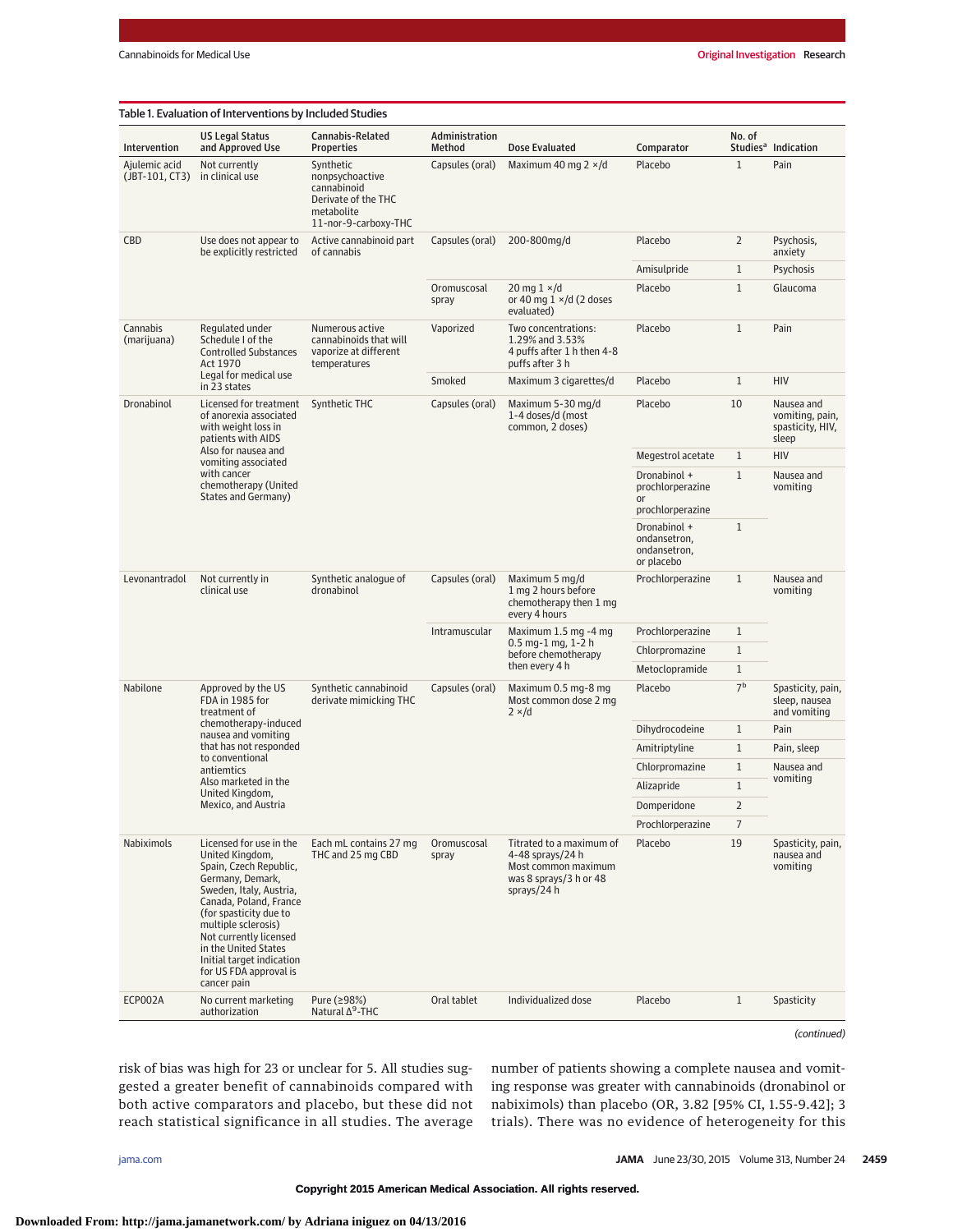#### Table 1. Evaluation of Interventions by Included Studies (continued)

| Intervention | <b>US Legal Status</b><br>and Approved Use | Cannabis-Related<br><b>Properties</b>  | Administration<br>Method | Dose Evaluated                                                                   | Comparator                       | No. of<br>Studies <sup>a</sup> | <b>Indication</b>          |
|--------------|--------------------------------------------|----------------------------------------|--------------------------|----------------------------------------------------------------------------------|----------------------------------|--------------------------------|----------------------------|
| <b>THC</b>   | Same as cannabis                           | Active cannabinoid part<br>of cannabis | Capsules (oral)          | Maximum 5 mg-60 mg/d,<br>given $1 \times$ /d or every 4-6 h                      | Placebo                          | 3                              | Pain, Tourette<br>syndrome |
|              |                                            |                                        |                          | in chemotherapy patients                                                         | Placebo and<br>codeine           | $\mathbf{1}$                   | Pain                       |
|              |                                            |                                        |                          |                                                                                  | Placebo and<br>prochloreperazine | $\overline{2}$                 | Nausea and<br>vomiting     |
|              |                                            |                                        |                          |                                                                                  | Prochlorperazine                 | 3                              |                            |
|              |                                            |                                        |                          |                                                                                  | Hydroxizine                      | $\mathbf{1}$                   |                            |
|              |                                            |                                        | Smoked                   | 1-5 cigarettes/d Potency,<br>where reported, ranged<br>from $2.5% - 9.4%$        | Placebo                          | 5                              | Spasticity, pain           |
|              |                                            |                                        | Oromuscosal<br>spray     | Single daily dose to a<br>maximum of 8<br>actuations/24 h<br>Concentration 1%-7% | Placebo                          | $\overline{4}$                 | Pain, glaucoma             |
| THC/CBD      | See individual<br>components               | Combination of CBD<br>and THC          | Capsules (oral)          | Maximum 10 mg-60 mg/d,<br>given as 2 doses                                       | Placebo                          | $\overline{4}$                 | Spasticity                 |

Abbreviations: CBD, cannabidiol; US FDA, US Food and Drug Administration; THC, tetrahydrocannabinol.

a The number of studies does not sum to 79 because some reported more than 2 treatment groups and were accounted more than once.

b One trial evaluated nabilone as an adjunctive to gabapentin.

analysis  $(I^2 = 0\%)$  and results were similar for both dronabinol and nabiximols.

## Appetite Stimulation in HIV/AIDS Infection

Appetite stimulation in HIV/AIDS was assessed in 4 studies (4 reports; 255 participants). $59-62$  All studies assessed dronabinol, 3 compared with placebo (1 of which also assessed marijuana), and 1 compared with megastrol acetate. All studies were at high risk of bias. There was some evidence that dronabinol is associated with an increase in weight when compared with placebo. More limited evidence suggested that it may also be associated with increased appetite, greater percentage of body fat, reduced nausea, and improved functional status. However, these outcomes were mostly assessed in single studies and associations failed to reach statistical significance. The trial that evaluated marijuana and dronabinol found significantly greater weight gain with both forms of cannabinoid when compared with placebo.<sup>59</sup> The active comparison trial found that megastrol acetate was associated with greater weight gain than dronabinol and that combining dronabinol with megastrol acetate did not lead to additional weight gain.<sup>60</sup>

## Chronic Pain

Chronic pain was assessed in 28 studies (63 reports; 2454 participants).19,20,22,23,63-120 Thirteen studies evaluated nabiximols, 4 were for smoked THC, 5 for nabilone, 3 for THC oromucosal spray, 2 dronabinol, 1 vaporized cannabis (included 2 doses), 1 for ajuvenic acid capsules, and 1 for oral THC. One trial compared nabilone with amitriptyline<sup>64</sup>; all other studies were placebo controlled. One of these studies evaluated nabilone as an adjunctive treatment to gabapentin.<sup>121</sup> The conditions causing the chronic pain varied between studies and included neuropathic pain (central, peripheral, or not specified; 12 studies), 3 for cancer pain, 3 for diabetic peripheral neuropathy, 2 for fibromyalgia, 2 for HIV-associated sensory neuropathy, and 1 study for each of the following indications: refractory pain due to MS or other neurological conditions, for rheumatoid arthritis, for noncancer pain (nociceptive and neuropathic), central pain (not specified further), musculoskeletal problems, and chemotherapy-induced pain.

Two studies were at low risk of bias, 9 at unclear risk, and 17 at high risk of bias. Studies generally suggested improvements in pain measures associated with cannabinoids but these did not reach statistical significance in most individual studies.

The average number of patients who reported a reduction in pain of at least 30% was greater with cannabinoids than with placebo (OR, 1.41 [95% CI, 0.99-2.00]; 8 trials; Figure 2). One trial assessed smoked THC<sup>77</sup> and reported the greatest beneficial effect (OR, 3.43 [95% CI, 1.03-11.48]), and 7 trials assessed nabiximols (Figure 2). Pain conditions evaluated in these trials were neuropathic pain (OR, 1.38 [95% CI, 0.93-2.03]; 6 trials) and cancer pain (OR, 1.41 [95% CI, 0.99-2.00]; 2 trials), with no clear differences between pain conditions. Nabiximols was also associated with a greater average reduction in the Numerical Rating Scale (NRS; 0-10 scale) assessment of pain (weighted mean difference [WMD], −0.46 [95% CI, −0.80 to −0.11]; 6 trials), brief pain inventory-short form, severity composite index (WMD, −0.17 [95% CI, −0.50 to 0.16]; 3 trials), neuropathic pain scale (WMD, −3.89 [95% CI, −7.32 to −0.47]; 5 trials), and the proportion of patients reporting improvement on a global impression of change score (OR, 2.08 [95% CI, 1.21 to 3.59]; 6 trials) compared with placebo. There was some evidence to support this based on continuous data but this was not consistent across trials. There was no difference in average quality-of-life scores as measured by the EQ-5D health status index (WMD, −0.01 [95% CI, −0.05 to 0.02]; 3 trials) between nabiximols and placebo. Two of the studies included in the meta-analysis for the NRS (0-10 scale)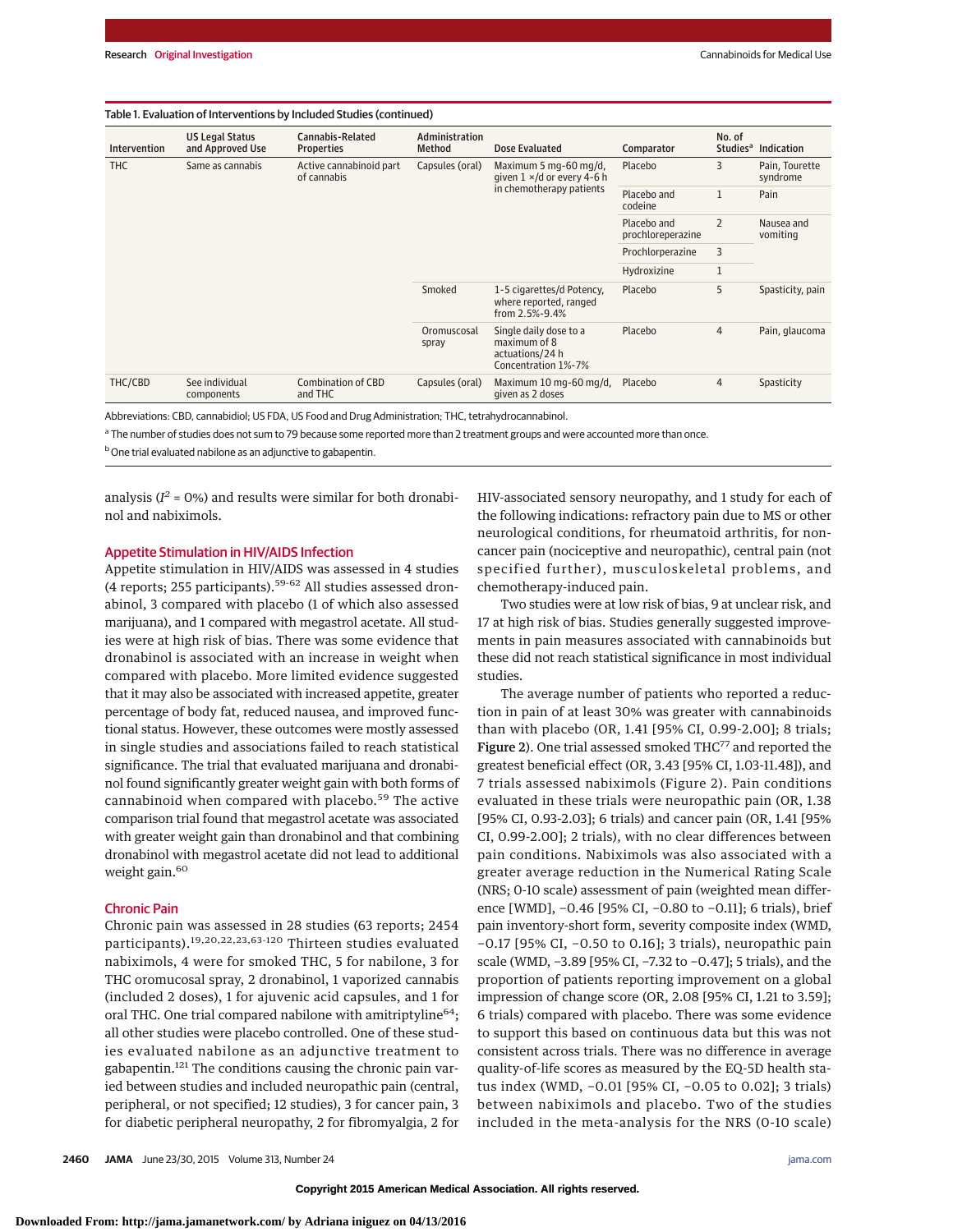| Indication <sup>a</sup>                                  | (No. of Patients)<br>No. of Studies | (No. of Studies)<br>Cannabinoid                    | mparator<br>වි     | Outcome <sup>b</sup>                                                                | Summary Estimate                                                                                            | Favors  | $\%$<br>$\tilde{f}$ | <b>GRADE Rating<sup>c</sup></b> |
|----------------------------------------------------------|-------------------------------------|----------------------------------------------------|--------------------|-------------------------------------------------------------------------------------|-------------------------------------------------------------------------------------------------------------|---------|---------------------|---------------------------------|
| vomiting due to<br>chemotherapy<br>Nausea and            | 3(102)                              | Dronabinol (2),<br>Nabiximols (1)                  | cebo<br>Pla        | Nausea and vomiting<br>Complete response                                            | OR (95% Cl), 3.82 (1.55 to 9.42)                                                                            | CBM     | 0                   | NOT                             |
| <b>HIV/AIDS</b>                                          | 1 (88)                              | Dronabinol                                         | cebo<br>Pla        | No. of patients who gained 22 kg within 6 weeks<br>Weight gain                      | OR (95% CI), 2.2 (0.68 to 7.27)                                                                             | CBM     | $\frac{4}{2}$       | <b>MOT</b>                      |
| (neuropathic and<br>Chronic pain<br>cancer pain)         | 8 (1370)                            | Smoked THC (1),<br>Nabiximols (7)                  | cebo<br>Pla        | Follow-up 2-15 weeks<br>Pain reduction 230%<br>NRS or VAS scores                    | OR (95% CI), 1.41 (0.99 to 2.00)                                                                            | CBM     | 48                  | Moderate                        |
|                                                          | 6(948)                              | Nabiximols (6)                                     | cebo<br>Pla        | Follow-up 2-14 weeks<br>NRS scores (0-10)<br>Pain                                   | WMD (95% Cl),<br>-0.46 (-0.80 to -0.11)                                                                     | CBM     | 59                  | Moderate                        |
|                                                          | 3(613)                              | Nabiximols (3)                                     | cebo<br><u>na</u>  | Brief Pain Inventory-Short Form scale (0 to 10)<br>Follow-up 3-15 weeks<br>Pain     | WMD (95% Cl),<br>-0.17 (-0.50 to 0.16)                                                                      | CBM     | $\circ$             | Moderate                        |
|                                                          | 6(267)                              | Nabiximols (5),<br>Nabilone (1)                    | cebo<br><u>Fla</u> | Patient global impression of change<br>Follow-up 3-14 weeks                         | OR (95% CI), 2.08 (1.21 to 3.59)                                                                            | CBM     | 68                  | <b>NOT</b>                      |
|                                                          | 5 (764)                             | Nabiximols (5)                                     | cebo<br>Pla        | Neuropathic pain<br>Neuropath <u>i</u> c Pain Scale (0-100)<br>Follow-up 5-15 weeks | WMD (95% Cl),<br>-3.89(-7.32 to -0.47)                                                                      | CBM     | $\overline{4}$      | Moderate                        |
|                                                          | 3(573)                              | Nabiximols (3)                                     | cebo<br>Pla        | Follow-up 12-15 weeks<br>EQ-5D scale (0 to 100)<br>Quality of life                  | WMD (95% Cl),<br>-0.01 (-0.05 to 0.02)                                                                      | Placebo | $\circ$             | Moderate                        |
| multiple sclerosis<br>Spasticity due to<br>or paraplegia | 2(519)                              | Nabiximols (2)                                     | cebo<br><b>Pla</b> | 50% Reduction in spasticity symptoms<br>Follow-up 6-14 weeks<br>NRS (0-10)          | OR (95% CI), 1.40 (0.81 to 2.41)                                                                            | CBM     | $\circ$             | MOT                             |
|                                                          | 2(519)                              | Nabiximols (2)                                     | cebo<br>Pla        | 30% Reduction in spasticity symptoms<br>Follow-up 6-14 weeks<br><b>NRS</b>          | OR (95% CI), 1.64 (0.95 to 2.83)                                                                            | CBM     | 44                  | <b>NO7</b>                      |
|                                                          | 5 (1244)                            | Nabiximols (4),<br>$THC(EB (1)),$ Dronabinol $(1)$ | cebo<br>Pla        | Ashworth Spasticity Scale<br>Follow-up 3-15 weeks<br>Spasticity                     | $-0.94$ ( $-2.37$ to 0.49)<br>$-0.11(-0.23$ to $0.02)$<br>$-0.32$ ( $-1.59$ to 0.95)<br><b>WMD (95% CI)</b> | CBM     | $\circ$             | Moderate                        |
|                                                          | 3 (698)                             | Nabiximols (2),<br>Nabilone (1)                    | cebo<br>Pla        | Spasticity<br>NRS or VAS scores                                                     | WMD (95% Cl),<br>-0.76 (-1.38 to -0.14)                                                                     | CBM     | 73                  | <b>NOT</b>                      |
|                                                          | 4(1433)                             | Nabilone (2),<br>Dronabinol (1),<br>THC/CBD (1)    | cebo<br>Pla        | ADLS<br>Barthel Index of ADL                                                        | $-0.58(-1.73$ to $0.56$ )<br>$-0.03(-0.39 to 0.33)$<br>$0.23$ (-0.13 to 0.59)<br>WMD (95% CI),              | Placebo | $\circ$             | Moderate                        |
|                                                          | (197)                               | Nabiximols (2)                                     | cebo<br>Pla        | Walking speed as assessed by timing                                                 | $-0.86$ ( $-3.08$ to 1.36)<br>WMD (95% CI)                                                                  | CBM     | 24                  | Moderate                        |
|                                                          | 3(461)                              | Nabiximols                                         | Placebo            | Global Impression<br>Patient global impression of change                            | OR (95% CI), 1.44 (1.07 to 1.94)                                                                            | CBM     | $\circ$             | MOT                             |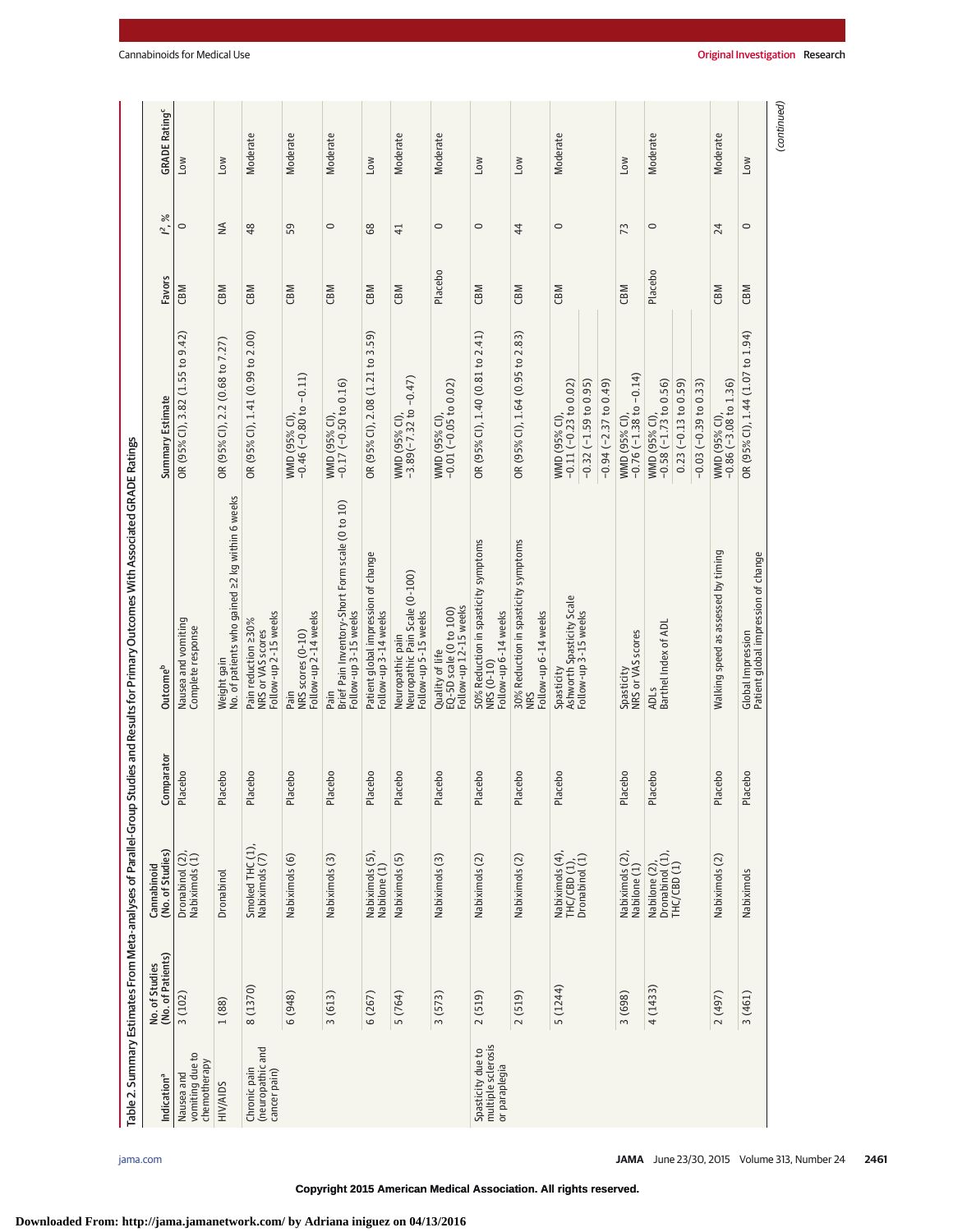|                         |                                                          |                                                                                                                                                                                                                                                                                                |             | Table 2. Summary Estimates From Meta-analyses of Parallel-Group Studies and Results for Primary Outcomes With Associated GRADE Ratings (continued) |                                                                                                                                                                                                                                                                                                                                                                                                                                        |             |                 |                     |
|-------------------------|----------------------------------------------------------|------------------------------------------------------------------------------------------------------------------------------------------------------------------------------------------------------------------------------------------------------------------------------------------------|-------------|----------------------------------------------------------------------------------------------------------------------------------------------------|----------------------------------------------------------------------------------------------------------------------------------------------------------------------------------------------------------------------------------------------------------------------------------------------------------------------------------------------------------------------------------------------------------------------------------------|-------------|-----------------|---------------------|
| Indication <sup>a</sup> | (No. of Patients)<br>No. of Studies                      | (No. of Studies)<br>Cannabinoid                                                                                                                                                                                                                                                                | Comparator  | Outcome <sup>b</sup>                                                                                                                               | Summary Estimate                                                                                                                                                                                                                                                                                                                                                                                                                       | Favors      | $\approx$<br>Ľ, | <b>GRADE Rating</b> |
| Depression              | 1(66)                                                    | Nabiximols                                                                                                                                                                                                                                                                                     | Placebo     | Hospital Anxiety and Depression Scale (0-52)<br>Follow-up 5 weeks<br>Depression                                                                    | $0.15$ (-1.0 to $1.31$ )<br>Mean difference<br>$(95%$ CI)                                                                                                                                                                                                                                                                                                                                                                              | Placebo     | $\leq$          | Very low            |
|                         | 1(182)                                                   | Nabiximols                                                                                                                                                                                                                                                                                     | Placebo     | Depression assessed using the Montgomery-<br>Åsberg Depression Scale (0-54)<br>Follow-up 9 weeks                                                   | $1.90 (-0.22 to 4.02)$<br>Mean difference<br>(95% CI),                                                                                                                                                                                                                                                                                                                                                                                 | Placebo     | $\leq$          | Very low            |
|                         | 1(160)                                                   | Nabiximols                                                                                                                                                                                                                                                                                     | Placebo     | Beck Depression Inventory Scale (0-63)<br>Follow-up 6 weeks<br>Depression                                                                          | $0.69$ ( $-0.76$ to $2.14$ )<br>Mean difference<br>$(95%$ CI)                                                                                                                                                                                                                                                                                                                                                                          | Placebo     | $\leq$          | Very low            |
| Anxiety disorder        | 1(24)                                                    | Cannabidiol                                                                                                                                                                                                                                                                                    | Placebo     | Anxiety Visual Analogue Mood Scale (anxiety<br>Follow-up 107 minutes<br>factor scale; 0-100)                                                       | Mean difference, -16.52<br>$P$ value = .01                                                                                                                                                                                                                                                                                                                                                                                             | CBM         | $\frac{4}{2}$   | Very low            |
| Sleep disorder          | 1(22)                                                    | Nabilone                                                                                                                                                                                                                                                                                       | Placebo     | Apnea Hypopnea Index<br>Sleep apnea/hypopnea<br>Follow-up 3 weeks                                                                                  | Mean difference, - 19.64<br>P value = .02                                                                                                                                                                                                                                                                                                                                                                                              | CBM         | $\frac{4}{2}$   | Low                 |
|                         | 8 (539) In other<br>indications                          | Nabiximols (7),<br>THC/CBD (1)                                                                                                                                                                                                                                                                 | Placebo     | Follow-up 2-15 weeks<br>Sleep quality<br>NRS (0-10)                                                                                                | WMD (95% Cl),<br>-0.58 (-0.87 to -0.29)                                                                                                                                                                                                                                                                                                                                                                                                | CBM         | 33              | Very low            |
|                         | 3 (1637) In other<br>indications                         | Nabiximols <sub>(3)</sub>                                                                                                                                                                                                                                                                      | Placebo     | Follow-up 2-15 weeks<br>Sleep disturbance<br>NRS (0-10)                                                                                            | WMD (95% Cl),<br>-0.26 (-0.52 to 0.00)                                                                                                                                                                                                                                                                                                                                                                                                 | CBM         | 64              | Very low            |
| Psychosis               | 1(35)                                                    | Cannabidiol                                                                                                                                                                                                                                                                                    | Amisulpride | Brief Psychiatric Rating Scale<br>Follow-up 4 weeks<br>Mental health                                                                               | $-0.10(-9.20 to 8.90)$<br>Mean difference<br>$(95%$ CI)                                                                                                                                                                                                                                                                                                                                                                                | CBM         | $\frac{4}{2}$   | <b>NO7</b>          |
|                         | 1(35)                                                    | Cannabidiol                                                                                                                                                                                                                                                                                    | Amisulpride | Positive and Negative Syndrome Scale (30-210)<br>Follow-up 4 weeks<br>Mood                                                                         | $1(-12.60 \text{ to } 14.60)$<br>Mean difference<br>$(95%$ CI)                                                                                                                                                                                                                                                                                                                                                                         | Amisulpride | $\frac{4}{2}$   | <b>MOT</b>          |
| Tourette syndrome       | 1(17)                                                    | THC capsules                                                                                                                                                                                                                                                                                   | Placebo     | Shapiro Tourette Syndrome Severity Scale (0-6)<br>Follow-up 6 weeks<br>Tic severity                                                                | Mean difference, -0.70<br>$P$ value = .03                                                                                                                                                                                                                                                                                                                                                                                              | Ξ           | $\frac{4}{2}$   | MOT                 |
|                         | 1(17)                                                    | THC capsules                                                                                                                                                                                                                                                                                   | Placebo     | Tourette syndrome symptom list (tic rating)<br>Follow-up 6 weeks<br>Tic severity                                                                   | Mean difference, −16.2<br>P value < .05                                                                                                                                                                                                                                                                                                                                                                                                | <b>HLC</b>  | $\leq$          | L <sub>ow</sub>     |
|                         | 1(18)                                                    | THC capsules                                                                                                                                                                                                                                                                                   | Placebo     | Yale Global Tic Severity Scale (0-100)<br>Follow-up 6 weeks<br>Tic severity                                                                        | Mean difference, -12.03<br>$P$ value = .061                                                                                                                                                                                                                                                                                                                                                                                            | <b>HIL</b>  | $\frac{4}{2}$   | Mo7                 |
|                         | 1(17)                                                    | THC capsules                                                                                                                                                                                                                                                                                   | Placebo     | Tourette Syndrome Clinical Global Impression<br>Scale ( 0-6)<br>Follow-up 6 weeks<br>Tic severity                                                  | Mean difference, -0.57<br>P value = .008                                                                                                                                                                                                                                                                                                                                                                                               | THC         | $\leq$          | Low                 |
| mean difference.        |                                                          | Abbreviations: ADL, activities of daily living; CBM, cannabis based medicine; EQ-5D, EuroQol Five Dimension<br>Scale: GRADE, Grading of Recommendations Assessment, Development and Evaluation; NA, not applicable;<br>NRS, numerical rating scale; OR, odds ratio; THC, tetrahydrocannabinol; |             | VAS, visual analog scale; WMD, weighted                                                                                                            | FGRADE Working Group grades of evidence: (1) high quality, further research is very unlikely to change the<br>an important impact on the group's confidence in the estimate of effect and may change the estimate.<br>(3) low quality, further research is very likely to have an important impact on the group's confidence<br>group's confidence in the estimate of effect; (2) moderate quality, further research is likely to have |             |                 |                     |
|                         | the interventions used in the reviewed glaucoma studies. | a No studies for glaucoma were included in the study estimate. The authors note that THC and cannabidiol were                                                                                                                                                                                  |             | about the estimate.                                                                                                                                | in the estimate of effect and is likely to change the estimate; (4) very low quality, the group is very uncertain                                                                                                                                                                                                                                                                                                                      |             |                 |                     |

ating<sup>c</sup>

folow-up (not shown for all studies).

 $^{\circ}$ Outcome includes the specific indication that was assessed, the means by which assessment was made, and

<sup>b</sup> Outcome includes the specific indication that was assessed, the means by which assessment was made, and<br>folow-up (not shown for all studies).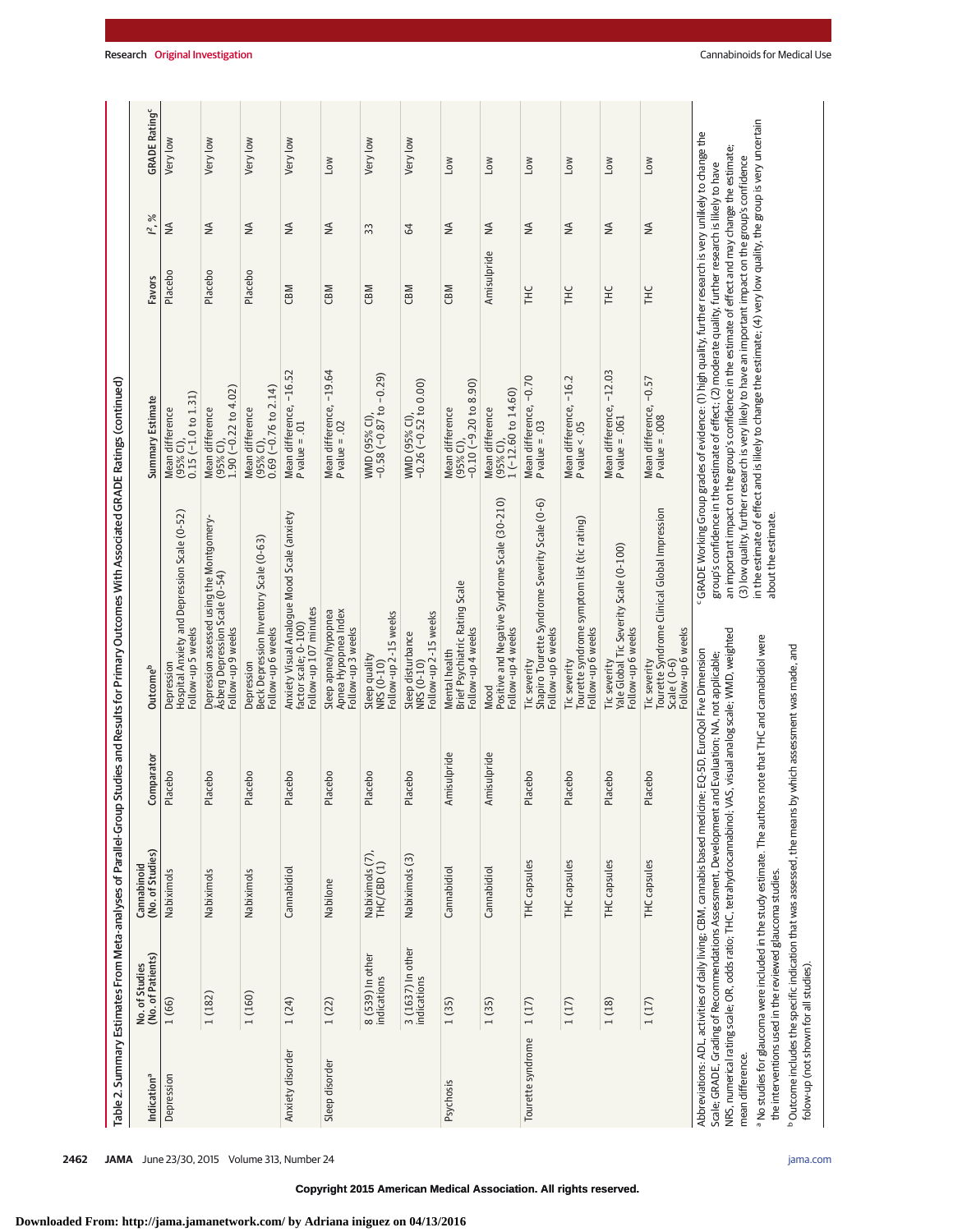#### Figure 2. Improvement in Pain

| Improvement in Pain With            | <b>Cannabinoid Events</b> |           |     | <b>Placebo Events</b> | <b>Odds Ratio</b>   | <b>Favors</b> | Favors              |           |
|-------------------------------------|---------------------------|-----------|-----|-----------------------|---------------------|---------------|---------------------|-----------|
| Cannabinoid vs Placebo by Study     | No.                       | Total No. | No. | Total No.             | (95% CI)            | Placebo       | Cannabinoid         | Weight, % |
| Tetrahydrocannabinol (smoked)       |                           |           |     |                       |                     |               |                     |           |
| Abrams et al, 77 2007               | 13                        | 25        | 6   | 25                    | 3.43 (1.03-11.48)   |               |                     | 6.51      |
| Nabiximols                          |                           |           |     |                       |                     |               |                     |           |
| GW Pharmaceuticals, 22 2005         | 54                        | 149       | 59  | 148                   | $0.86(0.54-1.37)$   |               |                     | 19.02     |
| Johnson et al, 69 2010              | 23                        | 53        | 12  | 56                    | $2.81(1.22-6.50)$   |               |                     | 10.87     |
| Langford et al, 65 2013             | 84                        | 167       | 77  | 172                   | $1.25(0.81-1.91)$   |               |                     | 20.19     |
| Nurmikko et al. <sup>76</sup> 2007  | 16                        | 63        | 9   | 62                    | $2.00(0.81 - 4.96)$ |               |                     | 9.84      |
| Portenoy et al, 67 2012             | 22                        | 90        | 24  | 91                    | $0.90(0.46-1.76)$   |               |                     | 14.04     |
| Selvarajah et al, 70 2010           | 8                         | 15        | 9   | 14                    | $0.63(0.14-2.82)$   |               |                     | 4.63      |
| Serpell et al, 88 2014              | 34                        | 123       | 19  | 117                   | $1.97(1.05-3.70)$   |               |                     | 14.91     |
| Subtotal $1^2$ = 44.5%, (P = .0.94) | 241                       | 660       | 209 | 660                   | $1.32(0.94-1.86)$   |               |                     | 93.49     |
| Overall $1^2$ = 47.6%, (P = .0.64)  | 254                       | 685       | 215 | 685                   | $1.41(0.99-2.00)$   |               |                     | 100.00    |
|                                     |                           |           |     |                       |                     |               |                     |           |
|                                     |                           |           |     |                       |                     | 0.2           | 1.0<br>10           |           |
|                                     |                           |           |     |                       |                     |               | Odds Ratio (95% CI) |           |

Odds indicate 30% or greater improvement in pain with cannabinoid compared with placebo, stratified according to cannabinoid. The square data markers indicate odds ratios (ORs) from primary studies, with sizes reflecting the statistical weight of the study using random-effects meta-analysis. The

horizontal lines indicate 95% CIs. The blue diamond data markers represent the subtotal and overall OR and 95% CI. The vertical dashed line shows the summary effect estimate, the dotted shows the line of no effect (OR = 1).

assessed patients with cancer pain, all other studies assessed patients with neuropathic pain. There were no clear differences based oncause of pain in the meta-analysis of NRS. Sensitivity analyses that included crossover trials showed results consistent with those based on parallelgroup trials alone.

## Spasticity Due to MS or Paraplegia

Fourteen studies (33 reports; 2280 participants) assessed spasticity due to MS or paraplegia.17,19,65,87,91,122-149 Eleven studies (2138 participants) included patients with MS and 3 included patients with paraplegia (142 participants) caused by spinal cord injury. Six studies assessed nabiximols, 3 for dronabinol, 1 for nabilone, 4 for THC/CBD (2 of these also assessed dronabinol), and 1 each for ECP002A and smoked THC. All studies included a placebo control group; none included an active comparator. Two studies were at low risk of bias, 5 were at unclear risk of bias, and 7 were at high risk of bias. Studies generally suggested that cannabinoids were associated with improvements in spasticity, but this failed to reach statistical significance in most studies. There were no clear differences based on type of cannabinoid. Only studies in MS patients reported sufficient data to allow summary estimates to be generated. Cannabinoids (nabiximols, dronabinol, and THC/CBD) were associated with a greater average improvement on the Ashworth scale for spasticity compared with placebo, although this did not reach statistical significance (WMD, −0.12 [95% CI, −0.24 to 0.01]; 5 trials; Figure 3). Cannabinoids (nabilone and nabiximols) were also associated with a greater average improvement in spasticity assessed using numerical rating scales (mean difference, −0.76 [95% CI, −1.38 to −0.14]; 3 trials). There was no evidence of a difference in association according to type of cannabinoid for either analysis. Other measures of spasticity also suggested a greater benefit of cannabinoid but did not reach statistical

significance (Table 2). The average number of patients who reported an improvement on a global impression of change score was also greater with nabiximols than placebo (OR, 1.44 [95% CI, 1.07 to 1.94]; 3 trials); this was supported by a further crossover trial of dronabinol and oral THC/CBD that provided continuous data for this outcome.<sup>132</sup> Sensitivity analyses that included crossover trials showed results consistent with those based on parallel group trials alone.

#### **Depression**

No studies evaluating cannabinoids for the treatment of depression fulfilled inclusion criteria. Five studies included for other indications reported depression as an outcome measure; 4 evaluated chronic pain and 1 evaluated spasticity in MS patients.67,73,75,80,129 One trial assessed dronabinol (2 doses), 3 assessed nabiximols, and 1 assessed nabilone. Two studies were rated as having unclear risk of bias and 3 as having high risk of bias. Three studies suggested no difference between cannabinoids (dronabinol and nabiximols) and placebo in depression outcomes. One parallel-group trial that compared different doses of nabiximols with placebo reported a negative effect of nabiximols for the highest dose (11-14 sprays per day) compared with placebo (mean difference from baseline, 2.50 [95% CI, 0.38 to 4.62]) but no difference between placebo and the 2 lower doses.<sup>67</sup>

#### Anxiety Disorder

One small parallel-group trial, judged at high risk of bias, evaluated patients with generalized social anxiety disorder.<sup>150</sup> The trial reported that cannabidiol was associated with a greater improvement on the anxiety factor of a visual analogue mood scale (mean difference from baseline, −16.52; *P* value = .01) comparedwith placebo during a simulated public speaking test. Additional data about anxiety outcomes provided by 4 studies (1 parallel group) in patients with chronic pain also sug-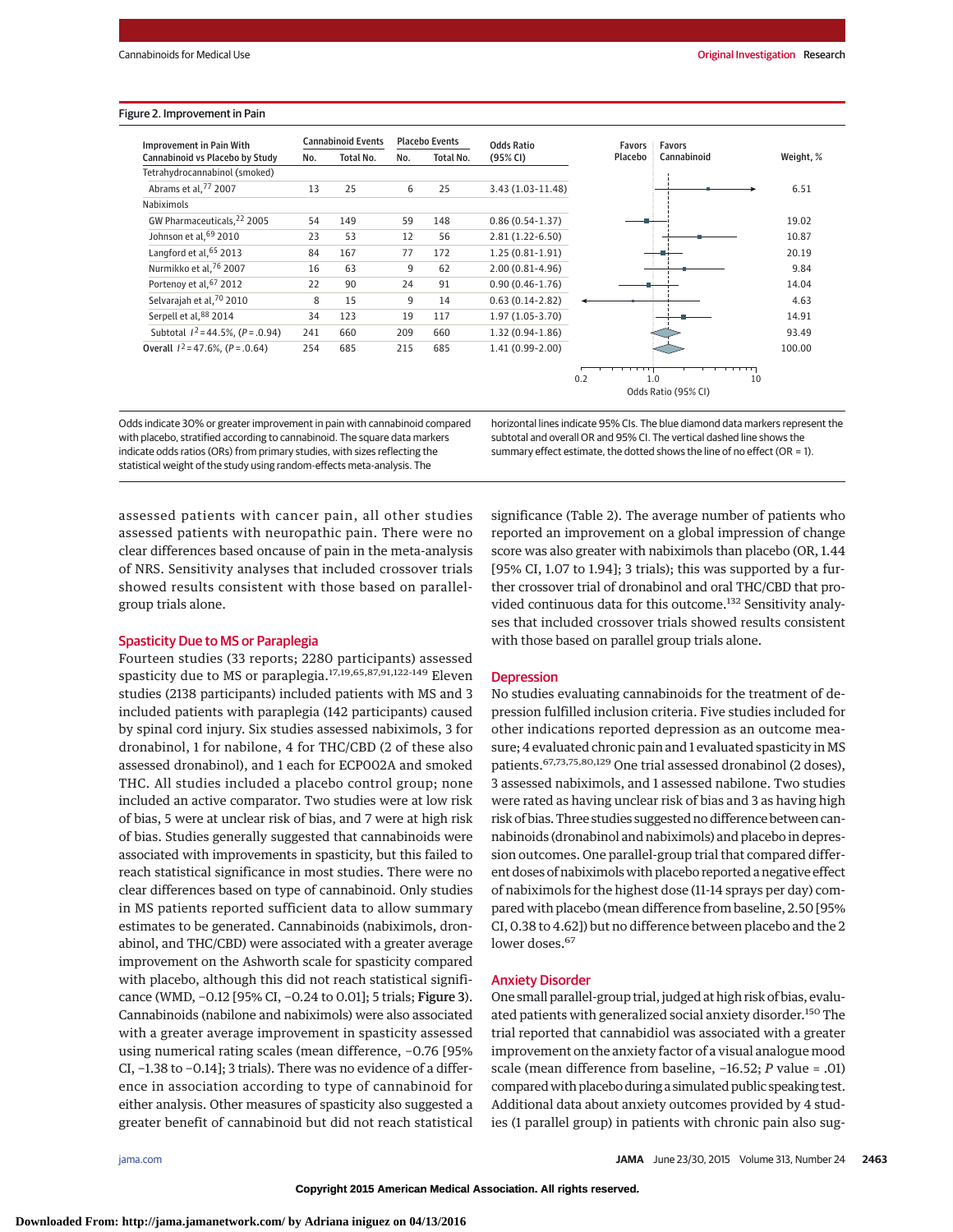#### Figure 3. Change in Ashworth Score for Cannabinoid Compared With Placebo, Stratified According to Cannabinoid

|                                                             | Cannabinoid               |                                  | Placebo            |                                  |                                    |      |                          |                   |           |
|-------------------------------------------------------------|---------------------------|----------------------------------|--------------------|----------------------------------|------------------------------------|------|--------------------------|-------------------|-----------|
| <b>Score Change With</b><br>Cannabinoid vs Placebo by Study | No. of<br><b>Patients</b> | Mean (SD)<br><b>Score Change</b> | No. of<br>Patients | Mean (SD)<br><b>Score Change</b> | <b>Mean Difference</b><br>(95% CI) |      | Favors<br>Cannabinoid    | Favors<br>Placebo | Weight, % |
| Nabiximols                                                  |                           |                                  |                    |                                  |                                    |      |                          |                   |           |
| Collin, 125 2010                                            | 156                       | $-3.3(9.25)$                     | 160                | $-2.8(7.81)$                     | $-0.50$ ( $-2.39$ to $1.39$ )      |      |                          |                   | 0.43      |
| Collin, 127 2007                                            | 114                       | $-.64(.56)$                      | 63                 | $-.53(.58)$                      | $-0.11$ ( $-0.29$ to $0.07$ )      |      |                          |                   | 49.11     |
| Wade, 129 2004                                              | 73                        | $-.37(2.51)$                     | 70                 | $-.59(2.04)$                     | $0.22$ (-0.53 to 0.97)             |      |                          |                   | 2.73      |
| Berman, 87 2007                                             | 40                        | $-.13(.43)$                      | 44                 | $-.01(.42)$                      | $-0.12$ ( $-0.30$ to $0.06$ )      |      |                          |                   | 46.03     |
| Subtotal $1^2$ = 0.0%, (P = .0.82)                          | 383                       |                                  | 337                |                                  | $-0.11$ ( $-0.23$ to $0.02$ )      |      |                          |                   | 98.30     |
| Dronabinol                                                  |                           |                                  |                    |                                  |                                    |      |                          |                   |           |
| Zajicek, 131 2003                                           | 197                       | $-1.86(7.95)$                    | 207                | $-.92(6.56)$                     | $-0.94$ ( $-2.37$ to $0.49$ )      |      |                          |                   | 0.75      |
| Tetrahydrocannabinol/cannabidiol                            |                           |                                  |                    |                                  |                                    |      |                          |                   |           |
| Zajicek, 131 2003                                           | 207                       | $-1.24(6.6)$                     | 207                | $-.92(6.56)$                     | $-0.32$ ( $-1.59$ to 0.95)         |      |                          |                   | 0.95      |
| Overall $1^2$ = 0.0%, $(P = .80)$                           | 590                       |                                  | 544                |                                  | $-0.12$ ( $-0.24$ to $0.01$ )      |      |                          |                   | 100.00    |
|                                                             |                           |                                  |                    |                                  |                                    | $-2$ | $-1$<br>$\Omega$         |                   |           |
|                                                             |                           |                                  |                    |                                  |                                    |      | Mean Difference (95% CI) |                   |           |

The square data markers indicate mean differences from primary studies, with sizes reflecting the statistical weight of the study using random-effects meta-analysis. The horizontal line indicate, 95% CIs. The blue diamond data

markers represent the subtotal and overall weighted mean difference and 95% CI. The vertical dashed line shows the summary effect estimate, the solid vertical line shows the line of no effect (mean difference = 0).

gested a greater benefit of cannabinoids (dronabinol, nabilone, and nabiximols) than placebo but these studies were not restricted to patients with anxiety disorders.<sup>73-75,80</sup>

#### Sleep Disorder

Two studies (5 reports; 54 participants) evaluated cannabinoids (nabilone) specifically for the treatment of sleep problems. One was a parallel-group trial judged at high risk of bias. This reported a a greater benefit of nabilone compared with placebo on the sleep apnea/hypopnea index (mean difference from baseline, −19.64; *P* value = .02). The other was a crossover trial judged at low risk of bias in patients with fibromyalgia and compared nabilone with amitriptyline. This suggested that nabilone was associated with improvements in insomnia (mean difference from baseline, −3.25 [95% CI, −5.26 to −1.24]) and with greater sleep restfulness (mean difference from baseline, 0.48 [95% CI, 0.01 to 0.95]). Nineteen placebo-controlled studies included for other indications (chronic pain and MS) also evaluated sleep as an outcome.\* Thirteen studies assessed nabiximols, 1 for nabilone, 1 for dronabinol, 2 for THC/CBD capsules, and two assessed smoked THC (one at various doses). Two of the studies that assessed nabiximols also assessed oral THC and the trial of dronabinol also assessed oral THC/CBD. There was some evidence that cannabinoids may improve sleep in these patient groups. Cannabinoids (mainly nabiximols) were associated with a greater average improvement in sleep quality (WMD, -0.58 [95% CI, -0.87 to -0.29]; 8 trials) and sleep disturbance (WMD, −0.26 [95% CI, −0.52 to 0.00]; 3 trials). One trial assessed THC/CBD, all others assessed nabiximols, results were similar for both cannabinoids.

## **Psychosis**

Psychosis was assessed in 2 studies (9 reports; 71 participants) judged at high risk of bias, which evaluated cannabi-

\*References 22, 23, 65, 67-69, 75, 76, 79-81, 87, 88, 123-125, 129-131

diol compared with amisulpride or placebo.<sup>21,151-158</sup> The trials found no difference in mental health outcomes between treatment groups.

#### Glaucoma

One very small crossover trial (6 participants)<sup>159</sup> judged at unclear risk of bias compared tetrahydrocannabinol (THC; 5 mg), cannabidiol (20 mg), cannabidiol (40 mg) oromucosal spray, and placebo. This trial found no difference between placebo and cannabinoids on measures of intraocular pressure in patients with glaucoma.

## Movement Disorders Due to Tourette Syndrome

Two small placebo-controlled studies (4 reports; 36 participants)<sup>160-163</sup> suggested that THC capsules may be associated with a significant improvement in tic severity in patients with Tourette syndrome.

#### Adverse Events

Data about AEs were reported in 62 studies (127 reports). Metaregression and stratified analysis showed no evidence for a difference in the association of cannabinoids with the incidence of "any AE" based on type of cannabinoid, study design, indication, comparator, or duration of follow-up†; further analyses were conducted for all studies combined. Figure 4 shows the results of the meta-analyses for the number of participants experiencing any AE compared when compared with controls, stratified according to cannabinoid. Cannabinoids were associated with amuch greater risk of any AE, serious AE, withdrawals due to AE, and a number of specific AEs (Table 3). No studies evaluating the long-term AEs of cannabinoids were identified, even when searches were extended to lower levels of evidence.

†References 15, 16, 18, 22-26, 28-31, 33-38, 41, 42, 44-47, 51, 57, 58, 60, 62, 64- 69, 72-85, 87, 88, 123-127, 129-131, 159, 160, 162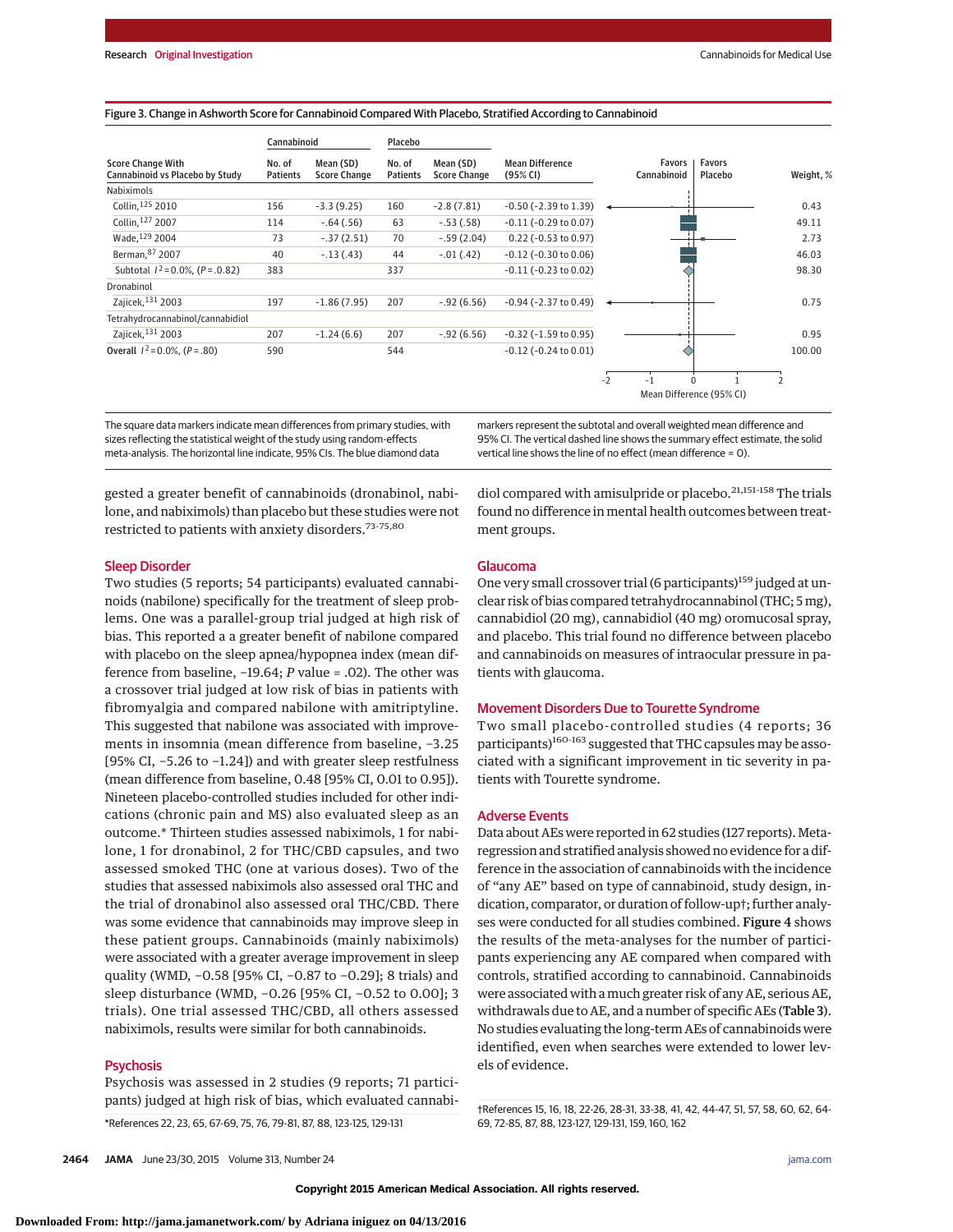#### Figure 4. Odds of Having Any Adverse Event With Cannabinoids Compared With Placebo, Stratified According to Cannabinoid

| <b>Adverse Events With</b>                   |                |                           |                |                       |                      |                                           |                                           |            |
|----------------------------------------------|----------------|---------------------------|----------------|-----------------------|----------------------|-------------------------------------------|-------------------------------------------|------------|
| Cannabinoid vs Placebo<br>by Cannabinoid,    |                | <b>Cannabinoid Events</b> |                | <b>Placebo Events</b> | <b>Odds Ratio</b>    | <b>More Adverse</b><br><b>Events With</b> | <b>More Adverse</b><br><b>Events With</b> |            |
| <b>Indication, and Study</b>                 | No.            | Total No.                 | No.            | Total No.             | (95% CI)             | Placebo                                   | Cannabinoid                               | Weight, %  |
| <b>Dronabinol</b>                            |                |                           |                |                       |                      |                                           |                                           |            |
| HIV                                          |                |                           |                |                       |                      |                                           |                                           |            |
| Beal et al, 62 1995                          | 31             | 72                        | 9              | 67                    | 4.87 (2.10-11.32)    |                                           |                                           | 4.59       |
| Timpone et al, 60 1997                       | $\overline{7}$ | 11                        | 8              | 10                    | $0.44(0.06 - 3.16)$  |                                           |                                           | 1.17       |
| Nausea and vomiting                          |                |                           |                |                       |                      |                                           |                                           |            |
| Lane et al, 26 1991                          | 16             | 21                        | 7              | 21                    | $6.40(1.65 - 24.77)$ |                                           |                                           | 2.27       |
| Meiri et al, 25 2007                         | $\overline{2}$ | 17                        | 3              | 14                    | $0.49(0.07 - 3.44)$  |                                           |                                           | 1.20       |
| Pain                                         |                |                           |                |                       |                      |                                           |                                           |            |
| Svendsen et al, 82 2004                      | 23             | 24                        | 11             | 24                    | 27.18 (3.14-235.02)  |                                           |                                           | 1.00       |
| Subtotal $1^2$ =69.1%, (P = .01)             | 79             | 145                       | 38             | 136                   | 3.01 (0.87 - 10.43)  |                                           |                                           | 10.24      |
| Nabiximols                                   |                |                           |                |                       |                      |                                           |                                           |            |
| Pain                                         |                |                           |                |                       |                      |                                           |                                           |            |
| Berman et al, 87 2007                        | 46             | 56                        | 29             | 60                    | 4.92 (2.10-11.52)    |                                           |                                           | 4.54       |
| GW Pharmaceuticals et al, 22 2005            | 120            | 149                       | 101            | 148                   | $1.93(1.13-3.28)$    |                                           |                                           | 7.51       |
| GW Pharmaceuticals et al, <sup>23</sup> 2012 | 35             | 36                        | 26             | 34                    | 10.77 (1.27-91.52)   |                                           |                                           |            |
| Nurmikko et al, 76 2007                      |                |                           |                |                       |                      |                                           |                                           | 1.02       |
|                                              | 57             | 63                        | 48             | 62                    | 2.77 (0.99-7.77)     |                                           |                                           | 3.48       |
| Portenoy et al, 67 2012                      | 83             | 90                        | 71             | 91                    | $3.34(1.33 - 8.36)$  |                                           |                                           | 4.10       |
| Rog et al, 80 2005                           | 30             | 34                        | 22             | 32                    | 3.41 (0.94-12.30)    |                                           |                                           | 2.48       |
| Serpell et al, 88 2014                       | 109            | 128                       | 83             | 118                   | 2.42 (1.29-4.53)     |                                           |                                           | 6.46       |
| Multiple sclerosis                           |                |                           |                |                       |                      |                                           |                                           |            |
| Collin et al, 127 2007                       | 102            | 124                       | 46             | 65                    | 1.92 (0.95-3.88)     |                                           |                                           | 5.70       |
| Collin et al. <sup>125</sup> 2010            | 156            | 167                       | 132            | 170                   | 4.08 (2.01-8.30)     |                                           |                                           | 5.66       |
| Langford et al, 65 2013                      | 120            | 167                       | 106            | 172                   | $1.59(1.01-2.51)$    |                                           |                                           | 8.46       |
| Wade et al, 129 2004                         | 67             | 80                        | 57             | 80                    | 2.08 (0.97-4.47)     |                                           |                                           | 5.17       |
| Nausea and vomiting                          |                |                           |                |                       |                      |                                           |                                           |            |
| Duran et al, 24 2010                         | 6              | 7                         | 6              | 9                     | 3.00 (0.24-37.67)    |                                           |                                           | 0.74       |
| Subtotal $1^2 = 8.3\%$ , $(P = .36)$         | 931            | 1101                      | 727            | 1041                  | 2.41 (1.91-3.05)     |                                           |                                           | 55.32      |
| Nabilone                                     |                |                           |                |                       |                      |                                           |                                           |            |
| Nausea and vomiting                          |                |                           |                |                       |                      |                                           |                                           |            |
| Chan et al, 28 1987                          | 32             | 36                        | 14             | 36                    | 12.57 (3.65-43.30)   |                                           |                                           | 2.63       |
| George et al, 35 1983                        | 17             | 20                        | 11             | 20                    | 4.64 (1.02-21.00)    |                                           |                                           | 1.89       |
| Johansson et al, 38 1982                     | 14             | 26                        | 9              | 23                    | $1.81(0.58-5.66)$    |                                           |                                           | 3.00       |
| Pomeroy et al, <sup>29</sup> 1986            | 16             | 19                        | 15             | 19                    | $1.42(0.27 - 7.44)$  |                                           |                                           | 1.61       |
| Subtotal $1^2$ = 54.9%, (P = .08)            | 79             | 101                       | 49             | 98                    | 3.63 (1.31-10.02)    |                                           |                                           | 9.13       |
| Levonantradol                                |                |                           |                |                       |                      |                                           |                                           |            |
| Nausea and vomiting                          |                |                           |                |                       |                      |                                           |                                           |            |
| Heim et al, 33 1984                          | 32             | 45                        | 13             | 45                    | $6.06(2.43-15.08)$   |                                           |                                           | 4.14       |
| Hutcheon et al, 34 1983                      | 23             | 26                        | 20             | 27                    | 2.68 (0.61-11.78)    |                                           |                                           | 1.96       |
| Subtotal $I^2 = 0.0\%$ , $(P = .36)$         | 55             | 71                        | 33             | 72                    | 4.84 (2.23-10.52)    |                                           |                                           | 6.10       |
| Ajulemic acid (CT3)                          |                |                           |                |                       |                      |                                           |                                           |            |
| Pain                                         |                |                           |                |                       |                      |                                           |                                           |            |
| Karst et al, 83 2003                         | 12             | 19                        | 5              | 19                    | 4.80 (1.20-19.13)    |                                           |                                           | 2.19       |
| Tetrahydrocannabinol capsules                |                |                           |                |                       |                      |                                           |                                           |            |
| Tourette                                     |                |                           |                |                       |                      |                                           |                                           |            |
| Müller-Vahl et al, 160 2003                  | 5              | 9                         | 3              | 11                    | 3.33 (0.51-21.58)    |                                           |                                           | 1.30       |
| Müller-Vahl et al, 162 2001                  | 5              | 12                        | $\overline{2}$ | 12                    | 3.57 (0.53-23.95)    |                                           |                                           | 1.26       |
| Ungerleider et al, 146 1982                  | 136            | 172                       | 99             | 181                   | 3.13 (1.96-5.00)     |                                           |                                           | 8.29       |
| Subtotal $I^2 = 0.0\%$ , $(P = .99)$         | 146            | 193                       | 104            | 204                   | 3.16 (2.03-4.93)     |                                           |                                           | 10.85      |
| Tetrahydrocannabinol oromucosal spray        |                |                           |                |                       |                      |                                           |                                           |            |
| Tomida et al. <sup>159</sup> 2006            | 3              | 6                         | $\overline{2}$ | 6                     | $2.00(0.19 - 20.61)$ |                                           |                                           | 0.87       |
| Tetrahydrocannabinol/cannabidiol capsules    |                |                           |                |                       |                      |                                           |                                           |            |
| Zajicek et al, 123 2012                      |                |                           |                |                       |                      |                                           |                                           |            |
| Overall $1^2$ = 31.2%, (P = .057)            | 133            | 143                       | 100            | 134                   | 4.52 (2.13-9.59)     |                                           |                                           | 5.30       |
|                                              | 1438           | 1779                      | 1058           | 1710                  | 3.03 (2.42-3.80)     |                                           |                                           | 100.00     |
|                                              |                |                           |                |                       |                      | 0.1                                       | 10<br>1.0                                 | गगग<br>100 |

The square data markers indicate odds ratios (ORs) from primary studies, with sizes reflecting the statistical weight of the study using random-effects meta-analysis. The horizontal lines indicate 95% CIs. The blue diamond data

markers represent the subtotal and overall OR and 95% CI. The vertical dashed line shows the summary effect estimate, the dotted line shows the line of no  $effect (OR = 1).$ 

Odds Ratio (95% CI)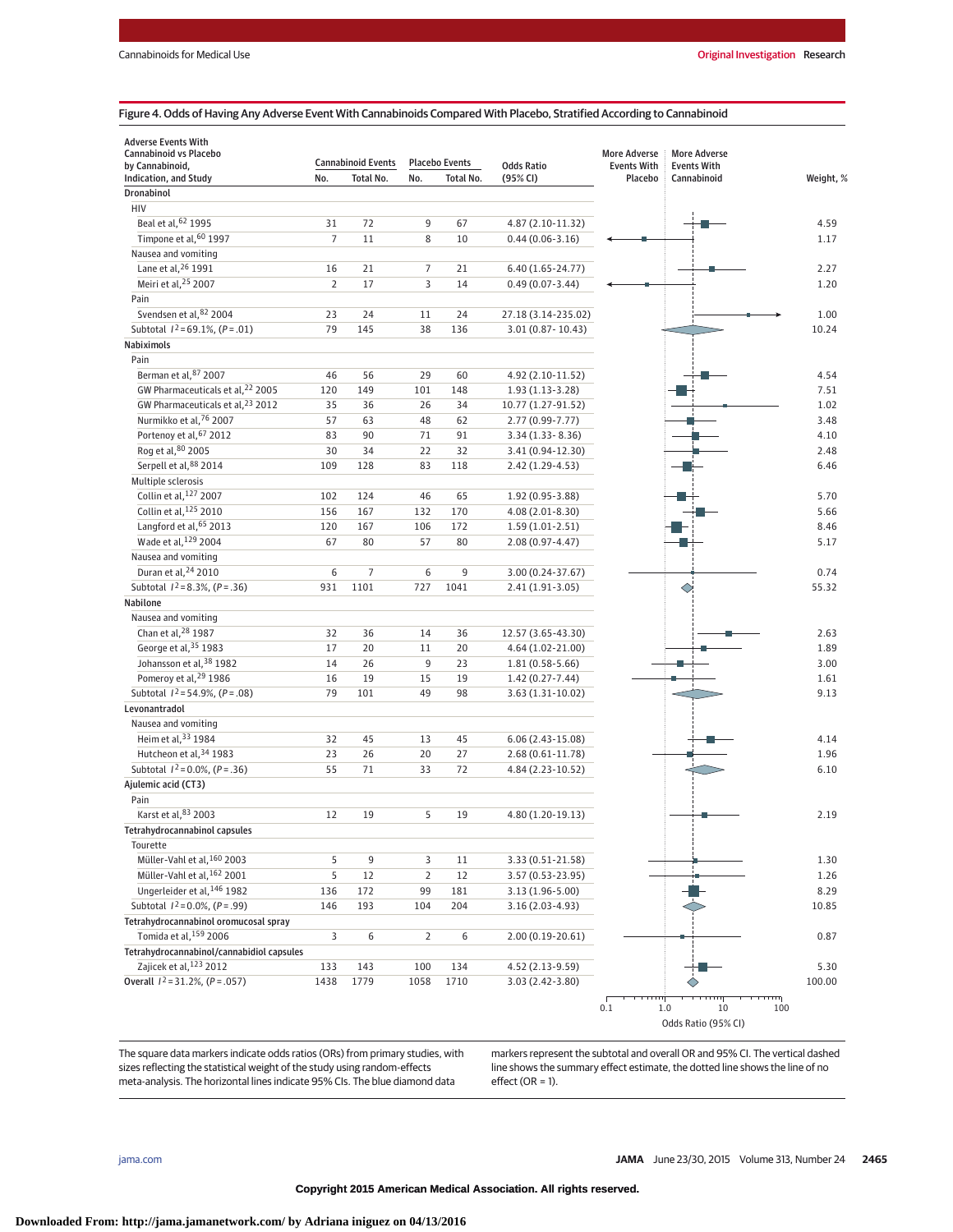Table 3. Summary Estimates From Meta-analyses for Each AE Assessed: Odds of Participants Experiencing AE With Cannabinoid vs Placebo or Active Comparison

|                                                         | No. of Studies<br>(No. of Patients) | Summary OR (95% CI)  | $I^2, %$       |
|---------------------------------------------------------|-------------------------------------|----------------------|----------------|
| <b>General AE categories</b>                            |                                     |                      |                |
| Any                                                     | 29 (3714)                           | 3.03 (2.42-3.80)     | 31             |
| <b>Serious</b>                                          | 34 (3248)                           | $1.41(1.04-1.92)$    | $\Omega$       |
| Withdrawal due to AE                                    | 23 (2755)                           | $2.94(2.18-3.96)$    | $\overline{2}$ |
| MedDRA high-level grouping <sup>164</sup>               |                                     |                      |                |
| Gastrointestinal disorders                              | 10 (1960)                           | $1.78(1.43-2.22)$    | $\mathbf{0}$   |
| Infections and infestations                             | 7(1681)                             | $1.13(0.87-1.46)$    | $\Omega$       |
| Psychiatric disorders                                   | 8 (1672)                            | $3.10(1.81-5.29)$    | 55             |
| Nervous system disorders                                | 10(1521)                            | $3.17(2.20-4.58)$    | 46             |
| Musculoskeletal and connective tissues<br>disorders     | 7(1310)                             | $1.32(0.75-2.32)$    | 34             |
| General disorders and administration<br>site conditions | 6(1208)                             | $1.78(1.34-2.36)$    | $\Omega$       |
| Death                                                   | 5 (929)                             | $1.01(0.51-2.00)$    | 0              |
| Ear and labyrinth disorders                             | 3 (922)                             | $2.72(1.55-4.75)$    | $\Omega$       |
| Respiratory, thoracic, and mediastinal disorders        | 5(851)                              | $0.80(0.46-1.39)$    | 0              |
| Cardiac disorders                                       | 7(833)                              | $1.42(0.58-3.48)$    | 0              |
| <b>Blood disorders</b>                                  | 3(543)                              | $1.42(0.20-10.25)$   | 18             |
| Injury, poisoning and procedural complications          | 3(543)                              | $1.18(0.48-2.93)$    | $\mathbf{0}$   |
| Renal and urinary disorders                             | 3(470)                              | $2.45(2.27-2.65)$    | $\Omega$       |
| Investigations                                          | 2 (427)                             | $1.55(0.36-6.71)$    | $\Omega$       |
| Metabolism and nutrition                                | 2(427)                              | $2.37(1.00-5.61)$    | 0              |
| Neoplasms, benign, malignant, and unspecified           | 2(427)                              | $0.99(0.47 - 2.08)$  | 0              |
| Skin and subcutaneous                                   | 3(405)                              | $0.85(0.34-2.13)$    | $\Omega$       |
| Eye disorders                                           | 1(339)                              | $1.42(0.46-4.33)$    | <b>NA</b>      |
| Reproductive system                                     | 1(246)                              | $1.55(0.20-11.92)$   | <b>NA</b>      |
| Hepatobiliary disorders                                 | 1(181)                              | $3.07(0.12 - 76.29)$ | <b>NA</b>      |
| Mental status change                                    | 3(106)                              | $2.49(0.49-12.64)$   | $\Omega$       |
| Other body systems                                      | 1(42)                               | 2.59 (0.34-19.47)    | <b>NA</b>      |
| Injection site pain                                     | 1(32)                               | $2.49(0.92 - 6.68)$  | <b>NA</b>      |
| <b>Individual AEs</b>                                   |                                     |                      |                |
| <b>Dizziness</b>                                        | 41 (4243)                           | $5.09(4.10-6.32)$    | 18             |
| Dry mouth                                               | 36 (4181)                           | $3.50(2.58-4.75)$    | 28             |
| Nausea                                                  | 30 (3579)                           | $2.08(1.63-2.65)$    | $\mathbf{0}$   |
| Fatique                                                 | 20 (2717)                           | $2.00(1.54-2.62)$    | $\mathbf{0}$   |
| Somnolence                                              | 26 (3168)                           | $2.83(2.05-3.91)$    | 27             |
| Euphoria                                                | 27 (2420)                           | $4.08(2.18-7.64)$    | 49             |
| Depression                                              | 15 (2353)                           | $1.32(0.87 - 2.01)$  | 0              |
| Vomiting                                                | 17 (2191)                           | $1.67(1.13-2.47)$    | $\mathbf 0$    |
| <b>Diarrhea</b>                                         | 17 (2077)                           | $1.65(1.04-2.62)$    | 15             |
| Disorientation                                          | 12 (1736)                           | $5.41(2.61-11.19)$   | 0              |
| Asthenia                                                | 15(1717)                            | $2.03(1.35-3.06)$    | $\mathbf 0$    |
| Drowsiness                                              | 18 (1272)                           | $3.68(2.24-6.01)$    | 44             |
| Anxiety                                                 | 12 (1242)                           | $1.98(0.73-5.35)$    | 54             |
| Confusion                                               | 13 (1160)                           | $4.03(2.05 - 7.97)$  | $\mathbf 0$    |
| Balance                                                 | 6 (920)                             | $2.62(1.12-6.13)$    | $\mathbf 0$    |
| Hallucination                                           | 10 (898)                            | $2.19(1.02 - 4.68)$  | 0              |
| Dyspnea                                                 | 4 (375)                             | $0.83(0.26-2.63)$    | 0              |
| Paranoia                                                | 4 (492)                             | $2.05(0.42 - 10.10)$ | $\mathbf 0$    |
| Psychosis                                               | 2(37)                               | $1.09(0.07-16.35)$   | 25             |
| Seizures                                                | 2(42)                               | $0.91(0.05-15.66)$   | 0              |

Abbreviations: AE, adverse event;  $l^2$ , measures of heterogeneity; NA, not applicable; OR, odds ratio; MedDRA, medical dictionary for regulatory activities.

**2466 JAMA** June 23/30, 2015 Volume 313, Number 24 **(Reprinted)** [jama.com](http://www.jama.com/?utm_campaign=articlePDF%26utm_medium=articlePDFlink%26utm_source=articlePDF%26utm_content=jama.2015.6358)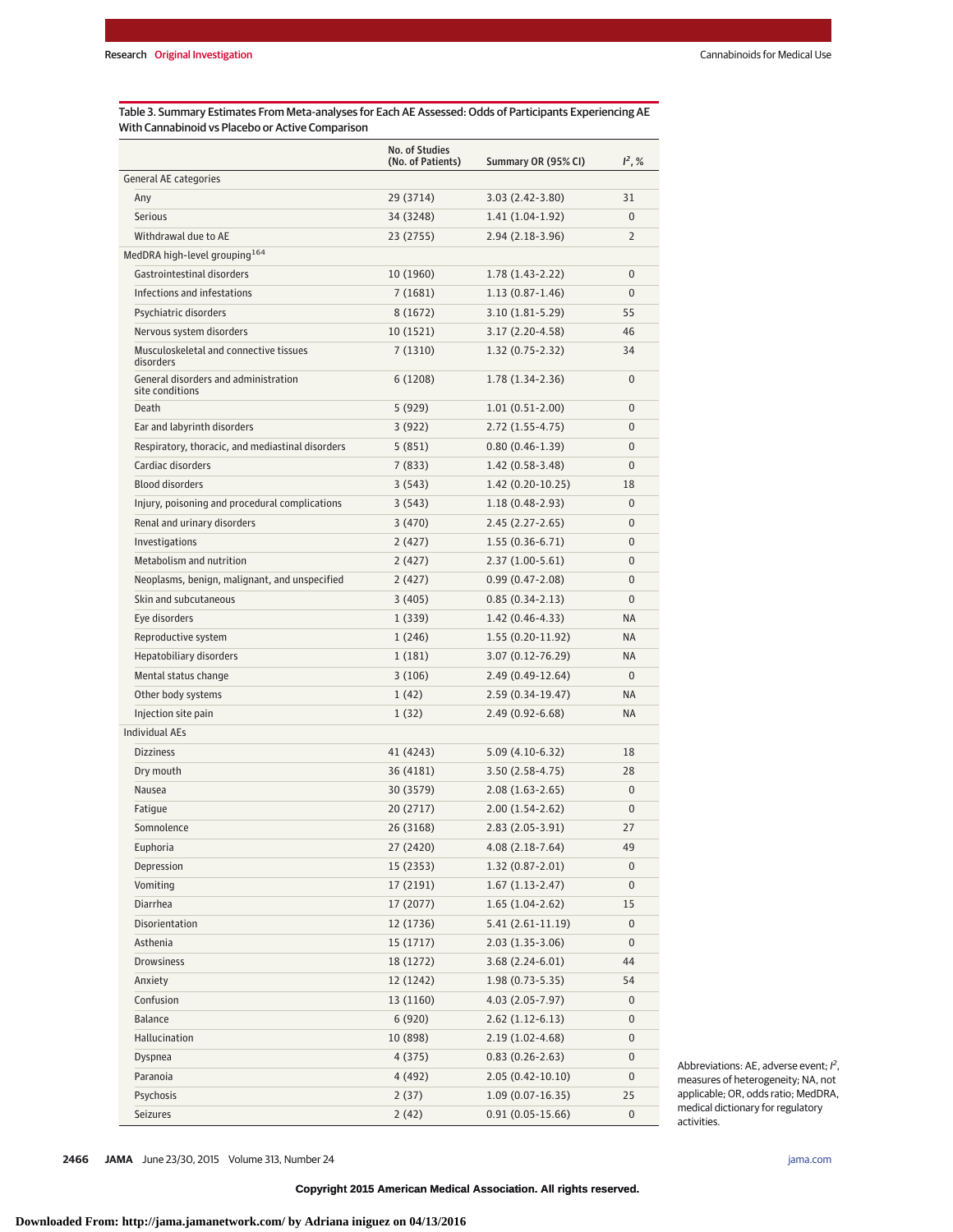# Discussion

We conducted an extensive systematic review of the benefits and AEs associated with medical cannabinoids across a broad range of conditions. We included 79 RCTs (6462 participants), the majority of which evaluated nausea and vomiting due to chemotherapy or chronic pain and spasticity due to MS and paraplegia. Other patient categories were evaluated in fewer than 5 studies.

Most studies suggested that cannabinoids were associated with improvements in symptoms, but these associations did not reach statistical significance in all studies. Based on the GRADE approach, there was moderate-quality evidence to suggest that cannabinoids may be beneficial for the treatment of chronic neuropathic or cancer pain (smoked THC and nabiximols) and spasticity due to MS (nabiximols, nabilone, THC/CBD capsules, and dronabinol). There was lowquality evidence suggesting that cannabinoids were associated with improvements in nausea and vomiting due to chemotherapy (dronabinol and nabiximols), weight gain in HIV (dronabinol), sleep disorders (nabilone, nabiximols), and Tourette syndrome (THC capsules); and very low-quality evidence for an improvement in anxiety as assessed by a public speaking test (cannabidiol). There was low-quality evidence for no effect on psychosis (cannabidiol) and very low-level evidence for no effect on depression (nabiximols). There was an increased risk of short-term AEs with cannabinoid use, including serious AEs. Common AEs included asthenia, balance problems, confusion, dizziness, disorientation, diarrhea, euphoria, drowsiness, dry mouth, fatigue, hallucination, nausea, somnolence, and vomiting. There was no clear evidence for a difference in association (either beneficial or harmful) based on type of cannabinoids or mode of administration. Only 2 studies evaluated cannabis.<sup>59,77</sup> There was no evidence that the effects of cannabis differed from other cannabinoids.

#### Strengths and Weaknesses

This review followed recommendations for rigorous systematic reviews.7,8 In order to identify as many relevant studies as possible and reduce the risk of publication bias, a highly sensitive search strategy was used and an extensive range of resources were searched including electronic databases, guidelines, and systematic reviews. Both published and unpublished trials were eligible for inclusion. There were no date or language restrictions. In order to minimize bias and errors, the main Embase strategies were peer reviewed by a second independent information specialist<sup>165</sup> and all stages of the review process were performed independently by 2 reviewers. We used the Cochrane risk of bias tool<sup>11</sup> to assess the included RCTs. This highlighted a number of methodological weaknesses in the included trials including failure to appropriately handle withdrawals, selective outcome reporting, and inadequate description of methods of randomization, allocation concealment, and blinding. An additional limitation of many included studies was their very small sample sizes. This was particularly the case for the trial of glaucoma ( $N = 6$ ), Tourette syndrome (average  $N = 18$ ), sleep

disorder (average  $N = 27$ ), and anxiety disorder ( $N = 24$ ), which means these studies may have lacked the power to detect differences between treatment groups.

The synthesis combined a narrative discussion of individual study results with meta-analysis (for studies in which suitable data were available), supplemented by interpretation (following guidance of the GRADE Working Group).<sup>14</sup> The data analysis was complicated by a number of issues. The included studies used a large variety of measures to evaluate outcomes, and even very similar outcomes were often assessed using different measures. Furthermore, a wide range of time points were reported in the included trials, which limited the applicability of the findings of these studies. Multiple different cannabinoids were evaluated in the included studies. We stratified analyses based on type of cannabinoid to investigate whether there were differences in associations based on type of cannabinoid. The majority of the studies were 2-group trials with a placebo control group; however, some studies included active comparisons and multiple groups comparing more than 1 form of cannabinoid, different doses of cannabinoids, or active and placebo comparator groups. This necessitated selecting a single result from each trial to contribute to the meta-analysis to avoid double counting of studies. Where possible, we selected the result for the treatment or dose most similar to the other studies contributing to that meta-analysis and for placebocontrolled comparisons rather than active comparisons. For the short-term AE analysis, we selected the highest-reported cannabinoids dose because we hypothesized that this would be most likely to be associated with AEs—additionally, this analysis would present a worst-case scenario. Studies evaluated various forms of cannabis administered via various routes (oral capsules, smoked, vaporized, oromucosal spray, intramuscular injection) and active comparators differed across trials. These differences in form, combined with the variety of outcome measures and the broad indication groupings considered by this review, resulted in a very heterogeneous set of included studies, which meant that metaanalysis was not always possible or appropriate. Many studies reported insufficient information to allow metaanalysis (eg, reporting only *P* values for group differences) or no information on the analysis performed. A further difficulty with the continuous data were that even for the same outcomes, some studies reported results as difference between groups at follow-up and others reported results for difference in change from baseline. As advised by the *Cochrane Handbook for Systematic Reviews of Interventions*, we combined both types of data when estimating summary mean differences.<sup>7</sup> A potential problem with RCTs using crossover designs is the possible unblinding due to strong treatment or AEs. Additionally, studies of this design were rarely analyzed appropriately and none reported the required data accounting for their crossover design to permit appropriate inclusion in meta-analyses.<sup>166</sup> Primary analyses were therefore based on parallel-group studies, with crossover trials included as sensitivity analyses.

Our search identified a number of existing reviews that assessed the use of medical cannabinoids for MS,<sup>167-170</sup> nau-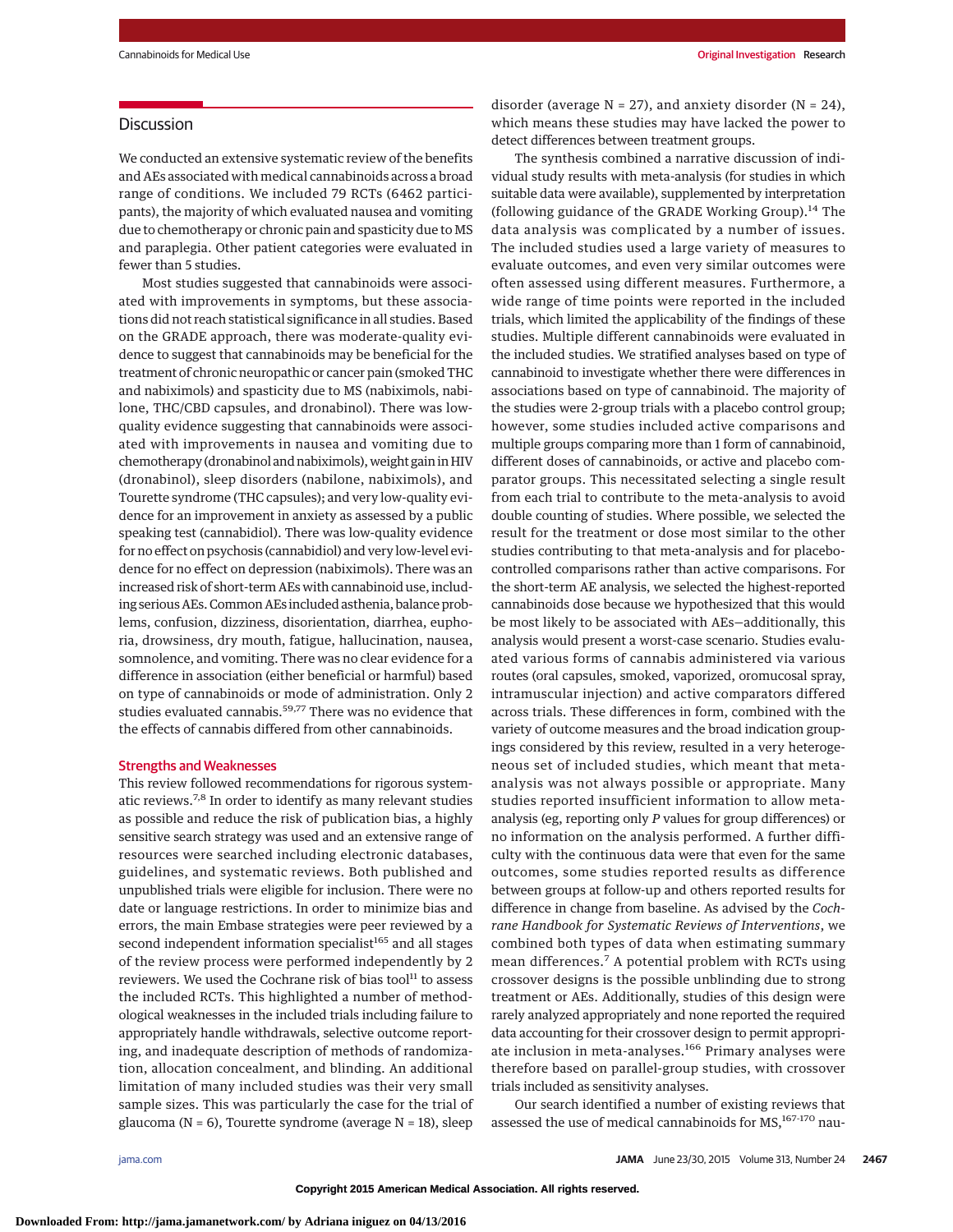sea and vomiting due to chemotherapy,<sup>171-175</sup> pain,<sup>176-191</sup> psychosis,192-194 and Tourette syndrome.195,196 Almost all previous reviews focused on single indications and all but one (which evaluated cannabinoids in 4 trials in patients with pain due to rheumatoid arthritis)<sup>188</sup> did not use the GRADE approach to rating the quality of the evidence. As far as we are aware, our review is the first comprehensive review to evaluate the safety and efficacy of cannabinoids across a broad range of indications. A key strength of review was that it allowed us to conduct pooled analysis for the AEs associated with medicinal cannabinoids, adding considerable power to this analysis.

#### Unanswered Questions and Future Research

Further large, robust, RCTs are needed to confirm the effects of cannabinoids, particularly on weight gain in patients with HIV/AIDS, depression, sleep disorders, anxiety disorders, psychosis, glaucoma, and Tourette syndrome are required. Further studies evaluating cannabis itself are also required because there is very little evidence on the effects and AEs of cannabis. Future trials should adhere to the CONSORT (Consolidated Standards of Reporting Trials) reporting standards<sup>197</sup> and ensure that appropriate methods are used for randomization, allocation concealment, patient and outcome assessor blinding, handling of withdrawals, and avoiding selective outcome reporting. Future studies should assess patient-relevant outcomes (including disease-specific end points, quality of life, and AEs) using standardized outcome measures at similar time points to ensure inclusion in future meta-analyses.

# Conclusions

There was moderate-quality evidence to support the use of cannabinoids for the treatment of chronic pain and spasticity. There was low-quality evidence suggesting that cannabinoids were associated with improvements in nausea and vomiting due to chemotherapy, weight gain in HIV, sleep disorders, and Tourette syndrome. Cannabinoids were associated with an increased risk of short-term AEs.

#### ARTICLE INFORMATION

**Author Affiliations:** School of Social and Community Medicine, University of Bristol, Bristol, United Kingdom (Whiting); The National Institute for Health Research Collaboration for Leadership in Applied Health Research and Care West at University Hospitals, Bristol NHS Foundation Trust, Bristol, United Kingdom (Whiting); Kleijnen Systematic Reviews Ltd, Escrick, York, United Kingdom (Whiting, Wolff, Deshpande, Duffy, Lang, Misso, Ryder, Westwood, Kleijnen); Department of Medical, Oral, and Biotechnological Sciences, University "G. D'Annunzio" of Chieti-Pescara, Chieti, Italy (Di Nisio); Department of Vascular Medicine, Academic Medical Center, Amsterdam, the Netherlands (Di Nisio); Medical School, Universidad Peruana de Ciencias Aplicadas (UPC), Lima, Peru (Hernandez); Health Outcomes and Clinical Epidemiology Section, Department of Quantitative Health Sciences, Lerner Research Institute, Cleveland Clinic, Cleveland, Ohio (Hernandez); Department of Pathology, Radboud University Medical Center, Nijmegen, the Netherlands (Keurentjes); Institut für Epidemiologie und kongenitale Erkrankungen, Cepicon GmbH, Hamburg, Germany (Schmidlkofer); School for Public Health and Primary Care (CAPHRI), Maastricht University, Maastricht, the Netherlands (Kleijnen).

**Author Contributions:** Dr Whiting had full access to all of the data in the study and takes responsibility for the integrity of the data and the accuracy of the data analysis. Study concept and design: Whiting, Wolff, Misso, Kleijnen. Acquisition, analysis, or interpretation of data:

Whiting, Wolff, Deshpande, Di Nisio, Duffy, Hernandez, Keurentjes, Lang, Misso, Ryder, Schmidlkofer, Westwood. Drafting of the manuscript: Whiting, Keurentjes, Ryder.

Critical revision of the manuscript for important intellectual content: Whiting, Wolff, Deshpande, Di Nisio, Duffy, Hernandez, Keurentjes, Lang, Misso, Ryder, Schmidlkofer, Westwood, Kleijnen. Statistical analysis: Whiting, Wolff, Di Nisio, Hernandez, Keurenties, Schmidlkofer. Obtained funding: Kleijnen.

Administrative, technical, or material support: Deshpande, Lang, Ryder.

Study supervision: Whiting, Kleijnen. **Conflict of Interest Disclosures:** All authors have completed and submitted the ICMJE Form for

Disclosure of Potential Conflicts of Interest and declare support from the Swiss Federal Office of Public Health (FOPH) for the submitted work; no financial relationships with any organizations that might have an interest in the submitted work in the previous 3 years; and no other relationships or activities that could appear to have influenced the submitted work. Dr Whiting reports that part of her time on this review was supported by the National Institute for Health Research (NIHR) Collaboration for Leadership in Applied Health Research and Care West at University Hospitals Bristol NHS (National Health Service) Foundation Trust. No additional disclosures were reported.

**Funding/Support:** This funded by the Swiss Federal Office of Public Health (FOPH) under grant agreement 14.001443/204.0001/-1257.

**Role of the Funder/Sponsor:** The FOPH had no role in the design and conduct of the study; collection, management, analysis, and interpretation of the data; preparation, review, or approval of the manuscript; and decision to submit the manuscript for publication. The decision to submit the article for publication was a condition of the funding and was made before any results were available.

**AdditionalAuthor Contributions:**DrWhiting drafted the article, produced tables and figures and performed the analysis. Drs Whiting, Wolff, and Kleijnen and Ms Misso and Mr Duffy drafted the protocol. Mr Duffy and Ms Misso conducted the literature searches. Drs Whiting, Wolff,andLang screened searched resultsand selected full-text studies for inclusion. Drs Whiting, Wolff, Lang. Westwood, Keurentjes, Di Nisio, Hernandez, and Messrs Deshpande and Ryder, and Ms Schmidlkofer performed data extraction and risk-of-bias assessment. Dr Wolff performed the GRADE assessments. All authors agree to be accountable for all aspects of the work in ensuring that questions related to the accuracy or integrity of any part of the work are appropriately investigated and resolved.

**Disclaimer:** The views expressed are those of the author and not necessarily those of the NHS, the NIHR or the Department of Health.

**Additional Contributions:** We would like to thank Julie Harker (MRes, Kleijnen Systematic Reviews at the time of thisproject) forhelpwithinclusionscreeninganddata extraction and Gillian Worthy (MSc, Kleijnen Systematic Reviews) for advice on data analysis. Neither of these individuals received additional compensation in association with their work on this article.

**Correction:** This article was corrected online July 13, 2015, for incorrect axis labeling in Figure 4 and for a corrected average reduction to the Ashworth spasticity scale (as reported in the Abstract); and on November 5, 2015, for an incorrect nonproprietary name and approved use for a drug in Table 1, and on April 12, 2016, for an incorrect effect estimate.

#### **REFERENCES**

**1**. Small E, Cronquist A. A practical and natural taxonomy for cannabis. Taxon. 1976;25(4):405-435. doi[:10.2307/1220524.](http://dx.doi.org/10.2307/1220524)

**2**. Poznyak V. SY14-1 global epidemiology of cannabis use and implications for public health. Alcohol Alcohol. 2014;49(suppl 1):i14. doi[:10.1093](http://dx.doi.org/10.1093/alcalc/agu052.58 i) [/alcalc/agu052.58 i.](http://dx.doi.org/10.1093/alcalc/agu052.58 i)

**3**. United Nations. Single Convention on Narcotic Drugs, 1961. New York, NY: United Nations; 1962.

**4**. Hazekamp A, Ware MA, Müller-Vahl KR, Abrams D, Grotenhermen F. The medicinal use of cannabis and cannabinoids—an international cross-sectional survey on administration forms. [J Psychoactive Drugs](http://www.ncbi.nlm.nih.gov/pubmed/24175484). [2013;45\(3\):199-210.](http://www.ncbi.nlm.nih.gov/pubmed/24175484)

**5**. Hazekamp A, Heerdink ER. The prevalence and incidence of medicinal cannabis on prescription in the Netherlands. [Eur J Clin Pharmacol](http://www.ncbi.nlm.nih.gov/pubmed/23588562). 2013;69(8): [1575-1580.](http://www.ncbi.nlm.nih.gov/pubmed/23588562)

**6**. Office of National Drug Control Policy. Marijuana Resource Center: State Laws Related to Marijuana. [https://www.whitehouse.gov/ondcp/state-laws](https://www.whitehouse.gov/ondcp/state-laws-related-to-marijuana) [-related-to-marijuana.](https://www.whitehouse.gov/ondcp/state-laws-related-to-marijuana) Accessed May 18, 2015.

**7**. Higgins JPT, Green S, eds. Cochrane Handbook for Systematic Reviews of Interventions. Version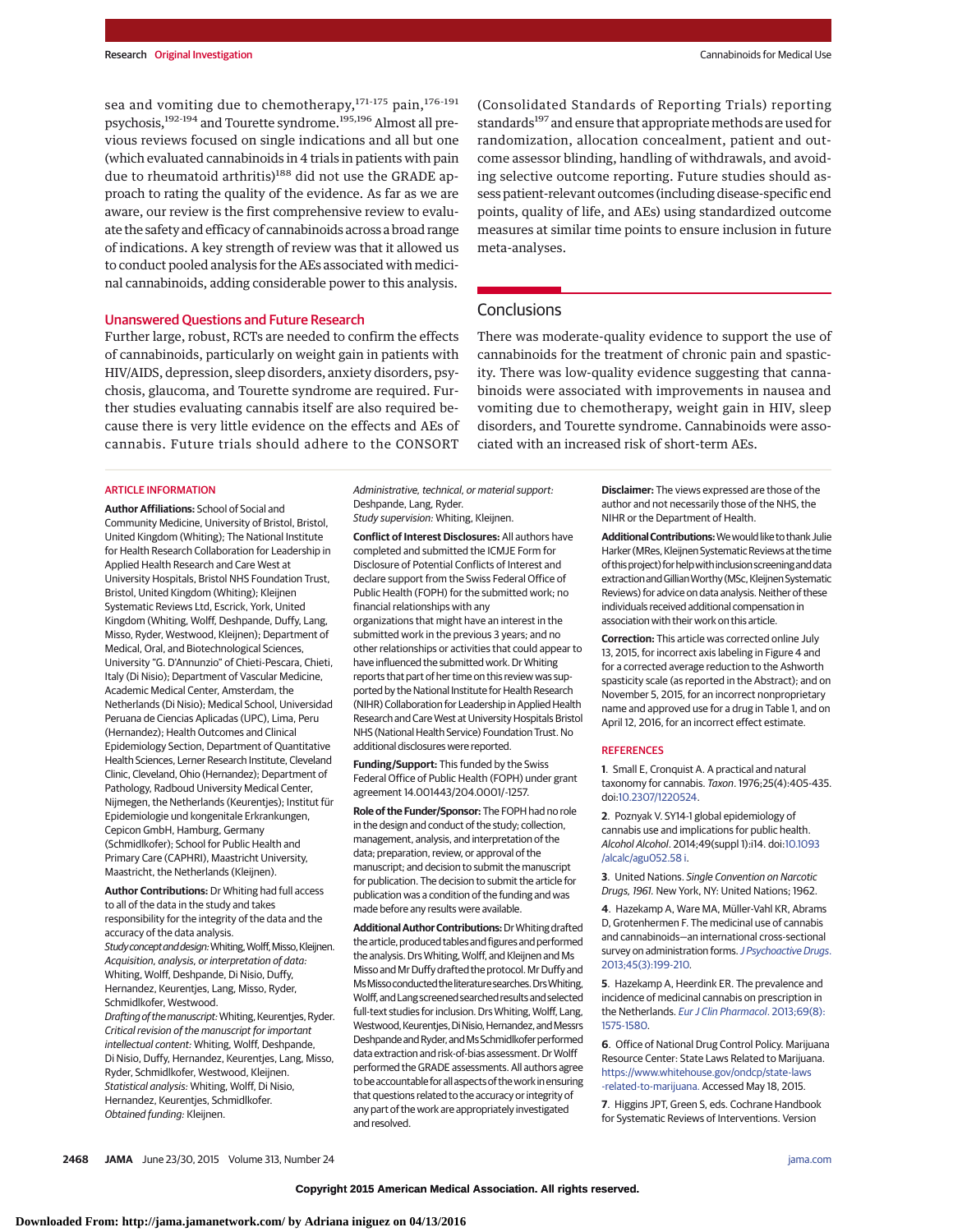5.1.0 (updated March 2011). The Cochrane Collaboration website. [http://handbook.cochrane](http://handbook.cochrane.org/) [.org/.](http://handbook.cochrane.org/) Accessed March 23, 2011.

**8**. Centre for Reviews and Dissemination. Systematic Reviews: CRD's Guidance for Undertaking Reviews in Health Care (Internet). York, England: University of York; 2009. [https://www.york](https://www.york.ac.uk/media/crd/Systematic_Reviews.pdf) [.ac.uk/media/crd/Systematic\\_Reviews.pdf.](https://www.york.ac.uk/media/crd/Systematic_Reviews.pdf) Accessed March 23, 2011.

**9**. Canadian Agency for Drugs and Technologies in Health. CADTH Peer Review Checklist for Search Strategies (Internet). Ottawa, Canada: CADTH; 2013. [https://www.cadth.ca/resources/finding-evidence](https://www.cadth.ca/resources/finding-evidence/cadth-peer-review-checklist-search-strategies) [/cadth-peer-review-checklist-search-strategies.](https://www.cadth.ca/resources/finding-evidence/cadth-peer-review-checklist-search-strategies) Accessed March 17, 2014.

**10**. Bohannon RW, Smith MB. Interrater reliability of a modified Ashworth scale of muscle spasticity. Phys Ther[. 1987;67\(2\):206-207.](http://www.ncbi.nlm.nih.gov/pubmed/3809245)

**11**. Higgins JP, Altman DG, Gøtzsche PC, et al; Cochrane Bias Methods Group; Cochrane Statistical Methods Group. The Cochrane Collaboration's tool for assessing risk of bias in randomised trials. [BMJ](http://www.ncbi.nlm.nih.gov/pubmed/22008217). [2011;343:d5928.](http://www.ncbi.nlm.nih.gov/pubmed/22008217)

**12**. DerSimonian R, Laird N. Meta-analysis in clinical trials. Control Clin Trials[. 1986;7\(3\):177-188.](http://www.ncbi.nlm.nih.gov/pubmed/3802833)

**13**. Higgins JP, Thompson SG. Quantifying heterogeneity in a meta-analysis. [Stat Med](http://www.ncbi.nlm.nih.gov/pubmed/12111919). 2002; [21\(11\):1539-1558.](http://www.ncbi.nlm.nih.gov/pubmed/12111919)

**14**. Guyatt GH, Oxman AD, Vist G, et al. GRADE guidelines: 4. rating the quality of evidence—study limitations (risk of bias). [J Clin Epidemiol](http://www.ncbi.nlm.nih.gov/pubmed/21247734). 2011;64 [\(4\):407-415.](http://www.ncbi.nlm.nih.gov/pubmed/21247734)

**15**. Broder LE, Lean NL, Hilsenbeck SG. A randomized blinded clinical trial comparing delta-9-tetrahydrocannabinol (THC) and hydroxizine (HZ) as antiemetics (AE) for cancer chemotherapy (CT). Proc Am Assoc Cancer Res. 1982;23:514.

**16**. Long A, Mioduszewski J, Natale R. A randomized double-blind cross-over comparison of the antiemetic activity of levonantradol and prochlorperazine. Proc Am Soc Clin Oncol. 1982;1: C-220.

**17**. Hagenbach U, Luz S, Brenneisen R, Mäder M. The treatment of spasticity with D9-tetrahydrocannabinol (D9-THC) in patients with spinal cord injury. Paper presented at: IACM 2nd Conference on Cannabinoids in Medicine; September 12-13, 2003; Cologne, Germany.

**18**. Prasad B, Radulovacki MG, Carley DW. Randomized placebo controlled trial of dronabinol in obstructive sleep apnea. Paper presented at: American Thoracic Society International Conference, ATS 2011; May 13-18, 2011; Denver, CO. Am J Respir Crit Care Med. 2011;183(1):A2720.

**19**. GW Pharmaceuticals Ltd. A study of cannabis based medicine extracts and placebo in patients with pain due to spinal cord injury. ClinicalTrials.gov. [http://ClinicalTrials.gov/show/NCT01606202.](http://ClinicalTrials.gov/show/NCT01606202) Accessed April 7, 2014.

**20**. Center for Medicinal Cannabis Research. Efficacy of inhaled cannabis in diabetic painful peripheral neuropathy. ClinicalTrials.gov. [http:](http://ClinicalTrials.gov/show/NCT00781001) [//ClinicalTrials.gov/show/NCT00781001.](http://ClinicalTrials.gov/show/NCT00781001) Accessed April 7, 2014.

**21**. Stanley Medical Research Institute, Coordinating Centre for Clinical Trials Cologne. University of Cologne. A clinical trial on the antipsychotic properties of cannabidiol.

ClinicalTrials.gov. [http://ClinicalTrials.gov/show](http://ClinicalTrials.gov/show/NCT00309413) [/NCT00309413.](http://ClinicalTrials.gov/show/NCT00309413) Accessed April 7, 2014.

**22**. GW Pharma Ltd. A double blind, randomised, placebo controlled, parallel group study of Sativex in the treatment of subjects with pain due to diabetic neuropathy. EU Clinical Trials Register. [https://www.clinicaltrialsregister.eu](https://www.clinicaltrialsregister.eu/ctr-search/search?query=eudract_number:2004-002530-20) [/ctr-search/search?query=eudract\\_number:2004](https://www.clinicaltrialsregister.eu/ctr-search/search?query=eudract_number:2004-002530-20) [-002530-20.](https://www.clinicaltrialsregister.eu/ctr-search/search?query=eudract_number:2004-002530-20) Accessed August 4, 2014.

**23**. GW Pharmaceuticals Ltd. A study to evaluate the effects of cannabis based medicine in patients with pain of neurological origin. ClinicalTrials.gov. <http://ClinicalTrials.gov/show/NCT01606176> Accessed April 7, 2014.

**24**. Duran M, Pérez E, Abanades S, et al. Preliminary efficacy and safety of an oromucosal standardized cannabis extract in chemotherapyinduced nausea and vomiting. [Br J Clin Pharmacol](http://www.ncbi.nlm.nih.gov/pubmed/21039759). [2010;70\(5\):656-663.](http://www.ncbi.nlm.nih.gov/pubmed/21039759)

**25**. Meiri E, Jhangiani H, Vredenburgh JJ, et al. Efficacy of dronabinol alone and in combination with ondansetron versus ondansetron alone for delayed chemotherapy-induced nausea and vomiting. Curr Med Res Opin[. 2007;23\(3\):533-543.](http://www.ncbi.nlm.nih.gov/pubmed/17355735)

**26**. Lane M, Vogel CL, Ferguson J, et al. Dronabinol and prochlorperazine in combination for treatment of cancer chemotherapy-induced nausea and vomiting. [J Pain Symptom Manage](http://www.ncbi.nlm.nih.gov/pubmed/1652611). 1991;6(6):352-[359.](http://www.ncbi.nlm.nih.gov/pubmed/1652611)

**27**. McCabe M, Smith FP, Macdonald JS, Woolley PV, Goldberg D, Schein PS. Efficacy of tetrahydrocannabinol in patients refractory to standard antiemetic therapy. [Invest New Drugs](http://www.ncbi.nlm.nih.gov/pubmed/2847994). [1988;6\(3\):243-246.](http://www.ncbi.nlm.nih.gov/pubmed/2847994)

**28**. Chan HS, Correia JA, MacLeod SM. Nabilone versus prochlorperazine for control of cancer chemotherapy-induced emesis in children: a double-blind, crossover trial. [Pediatrics](http://www.ncbi.nlm.nih.gov/pubmed/3035479). 1987;79 [\(6\):946-952.](http://www.ncbi.nlm.nih.gov/pubmed/3035479)

**29**. Pomeroy M, Fennelly JJ, Towers M. Prospective randomized double-blind trial of nabilone versus domperidone in the treatment of cytotoxic-induced emesis. [Cancer Chemother Pharmacol](http://www.ncbi.nlm.nih.gov/pubmed/3017596). 1986;17(3): [285-288.](http://www.ncbi.nlm.nih.gov/pubmed/3017596)

**30**. Dalzell AM, Bartlett H, Lilleyman JS. Nabilone: an alternative antiemetic for cancer chemotherapy. Arch Dis Child[. 1986;61\(5\):502-505.](http://www.ncbi.nlm.nih.gov/pubmed/3013104)

**31**. Niederle N, Schütte J, Schmidt CG. Crossover comparison of the antiemetic efficacy of nabilone and alizapride in patients with nonseminomatous testicular cancer receiving cisplatin therapy. [Klin](http://www.ncbi.nlm.nih.gov/pubmed/3009962) Wochenschr[. 1986;64\(8\):362-365.](http://www.ncbi.nlm.nih.gov/pubmed/3009962)

**32**. Niiranen A, Mattson K. A cross-over comparison of nabilone and prochlorperazine for emesis induced by cancer chemotherapy. [Am J Clin](http://www.ncbi.nlm.nih.gov/pubmed/3002167) Oncol[. 1985;8\(4\):336-340.](http://www.ncbi.nlm.nih.gov/pubmed/3002167)

**33**. Heim ME, Queisser W, Altenburg HP. Randomized crossover study of the antiemetic activity of levonantradol and metoclopramide in cancer patients receiving chemotherapy. [Cancer](http://www.ncbi.nlm.nih.gov/pubmed/6467496) [Chemother Pharmacol](http://www.ncbi.nlm.nih.gov/pubmed/6467496). 1984;13(2):123-125.

**34**. Hutcheon AW, Palmer JB, Soukop M, et al. A randomised multicentre single blind comparison of a cannabinoid anti-emetic (levonantradol) with chlorpromazine in patients receiving their first cytotoxic chemotherapy. [Eur J Cancer Clin Oncol](http://www.ncbi.nlm.nih.gov/pubmed/6352278). [1983;19\(8\):1087-1090.](http://www.ncbi.nlm.nih.gov/pubmed/6352278)

**35**. George M, Pejovic MH, Thuaire M, Kramar A, Wolff JP. [Randomized comparative trial of a new anti-emetic: nabilone, in cancer patients treated with cisplatin]. [Biomed Pharmacother](http://www.ncbi.nlm.nih.gov/pubmed/6311306). 1983;37(1): [24-27.](http://www.ncbi.nlm.nih.gov/pubmed/6311306)

**36**. Jones SE, Durant JR, Greco FA, Robertone A. A multi-institutional phase III study of nabilone vs placebo in chemotherapy-induced nausea and vomiting. Cancer Treat Rev. [1982;9\(suppl B\):45-48.](http://www.ncbi.nlm.nih.gov/pubmed/6299555)

**37**. Wada JK, Bogdon DL, Gunnell JC, Hum GJ, Gota CH, Rieth TE. Double-blind, randomized, crossover trial of nabilone vs placebo in cancer chemotherapy. Cancer Treat Rev. [1982;9\(suppl B\):39-44.](http://www.ncbi.nlm.nih.gov/pubmed/6299554)

**38**. Johansson R, Kilkku P, Groenroos M. A double-blind, controlled trial of nabilone vs. prochlorperazine for refractory emesis induced by cancer chemotherapy. [Cancer Treat Rev.](http://www.ncbi.nlm.nih.gov/pubmed/6299551) 1982;9(suppl [B\):25-33.](http://www.ncbi.nlm.nih.gov/pubmed/6299551)

**39**. Orr LE, McKernan JF. Antiemetic effect of delta 9-tetrahydrocannabinol in chemotherapyassociated nausea and emesis as compared to placebo and compazine. [J Clin Pharmacol.](http://www.ncbi.nlm.nih.gov/pubmed/6271846) 1981;21(8-9 [suppl\):76S-80S.](http://www.ncbi.nlm.nih.gov/pubmed/6271846)

**40**. Einhorn LH, Nagy C, Furnas B, Williams SD. Nabilone: an effective antiemetic in patients receiving cancer chemotherapy.[J Clin Pharmacol.](http://www.ncbi.nlm.nih.gov/pubmed/6271844) [1981;21\(8-9 suppl\):64S-69S.](http://www.ncbi.nlm.nih.gov/pubmed/6271844)

**41**. Orr LE, McKernan JF, Bloome B. Antiemetic effect of tetrahydrocannabinol: compared with placebo and prochlorperazine in chemotherapy-associated nausea and emesis. [Arch Intern Med](http://www.ncbi.nlm.nih.gov/pubmed/6254456). [1980;140\(11\):1431-1433.](http://www.ncbi.nlm.nih.gov/pubmed/6254456)

**42**. Steele N, Gralla RJ, Braun DW Jr, Young CW. Double-blind comparison of the antiemetic effects of nabilone and prochlorperazine on chemotherapy-induced emesis. [Cancer Treat Rep](http://www.ncbi.nlm.nih.gov/pubmed/6250699). [1980;64\(2-3\):219-224.](http://www.ncbi.nlm.nih.gov/pubmed/6250699)

**43**. Sallan SE, Cronin C, Zelen M, Zinberg NE. Antiemetics in patients receiving chemotherapy for cancer: a randomized comparison of delta-9-tetrahydrocannabinol and prochlorperazine. N Engl J Med[. 1980;302\(3\):135-](http://www.ncbi.nlm.nih.gov/pubmed/6985702) [138.](http://www.ncbi.nlm.nih.gov/pubmed/6985702)

**44**. Frytak S, Moertel CG, O'Fallon JR, et al. Delta-9-tetrahydrocannabinol as an antiemetic for patients receiving cancer chemotherapy: a comparison with prochlorperazine and a placebo. Ann Intern Med[. 1979;91\(6\):825-830.](http://www.ncbi.nlm.nih.gov/pubmed/517882)

**45**. Ahmedzai S, Carlyle DL, Calder IT, Moran F. Anti-emetic efficacy and toxicity of nabilone, a synthetic cannabinoid, in lung cancer chemotherapy. Br J Cancer[. 1983;48\(5\):657-663.](http://www.ncbi.nlm.nih.gov/pubmed/6315040)

**46**. Ungerleider JT, Andrysiak T, Fairbanks L, Goodnight J, Sarna G, Jamison K. Cannabis and cancer chemotherapy: a comparison of oral delta-9-THC and prochlorperazine. Cancer[. 1982;50](http://www.ncbi.nlm.nih.gov/pubmed/6284334) [\(4\):636-645.](http://www.ncbi.nlm.nih.gov/pubmed/6284334)

**47**. Sheidler VR, Ettinger DS, Diasio RB, Enterline JP, Brown MD. Double-blind multiple-dose crossover study of the antiemetic effect of intramuscular levonantradol compared to prochlorperazine. J Clin Pharmacol[. 1984;24\(4\):155-](http://www.ncbi.nlm.nih.gov/pubmed/6373843) [159.](http://www.ncbi.nlm.nih.gov/pubmed/6373843)

**48**. Harden-Harrison MM, Munsell MF, Fisch MJ, et al. Dronabinol for the prevention of nausea from cyclophosphamide and/or adriamycin. Paper presented at: International MASCC/ISOO Symposium: Supportive Care in Cancer; June 28-30, 2012; New York, NY. Support Care Cancer. 2012;20:S209-S210.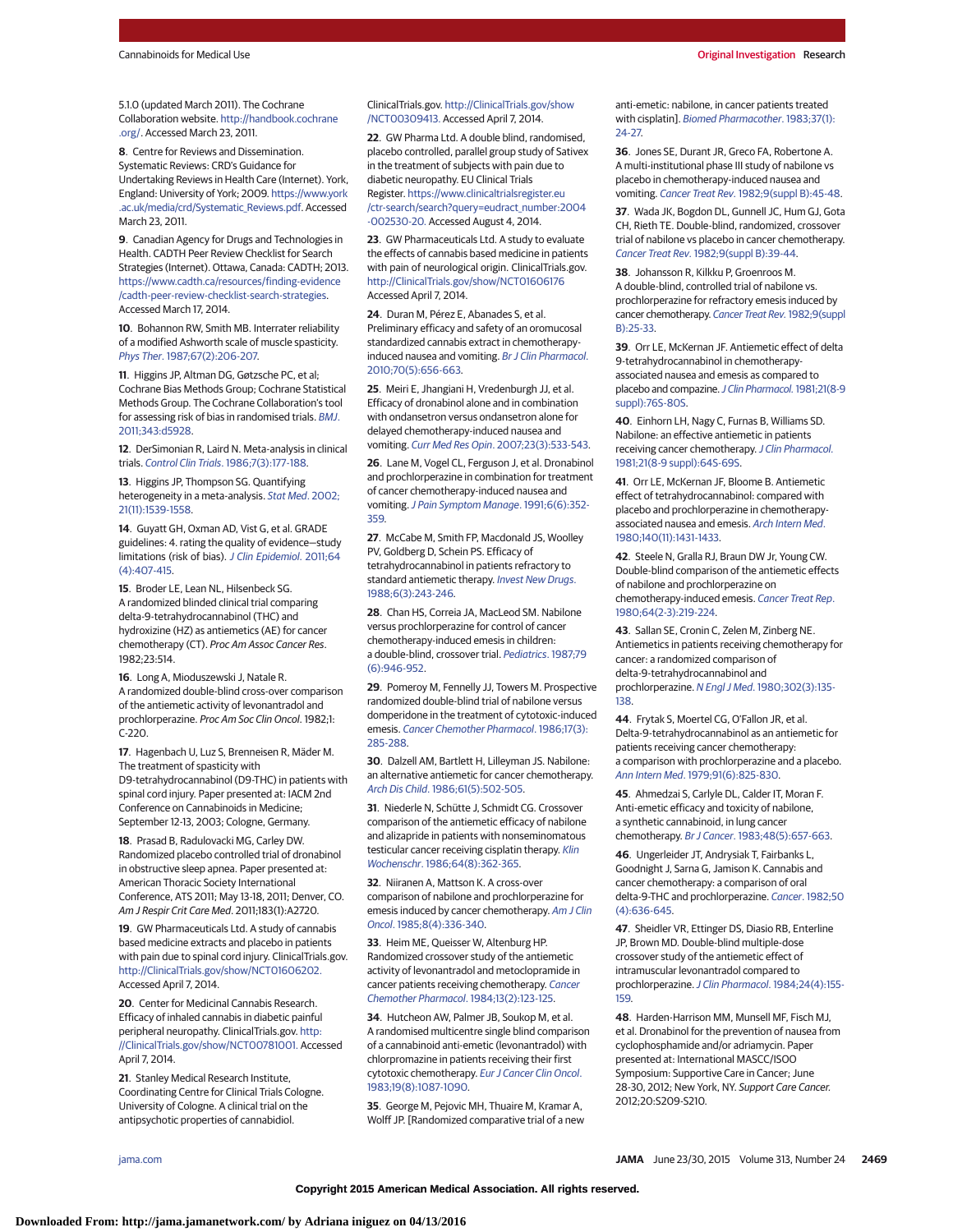**49**. Grunberg SM, Munsell MF, Morrow PKH, et al. Randomized double-blind evaluation of dronabinol for the prevention of chemotherapy-induced nausea. Paper presented at: Annual Meeting of the American Society of Clinical Oncology (ASCO); 1-5 Jun 2012; Chicago, IL. J Clin Oncol. 2012;30(15)(suppl 1):9061.

**50**. Lane M, Vogel CL, Ferguson J, et al. Dronabinol and prochlorperazine in combination are better than either single agent alone for treatment of chemotherapy-induced nausea and vomiting. Proc Am Soc Clin Oncol. 1989;8:326.

**51**. Levitt M. Nabilone vs placebo in the treatment of chemotherapy-induced nausea and vomiting in cancer patients. [Cancer Treat Rev.](http://www.ncbi.nlm.nih.gov/pubmed/6299556) 1982;9(suppl B): [49-53.](http://www.ncbi.nlm.nih.gov/pubmed/6299556)

**52**. Chan HS, MacLeod SM, Correia JA. Nabilone vs prochlorperazine for control of cancer chemotherapy-induced emesis in children. Proc Am Soc Clin Oncol. 1984;3:108.

**53**. Solvay Pharmaceuticals. Dronabinol versus standard ondansetron antiemetic therapy in preventing delayed-onset chemotherapy-induced nausea and vomiting. ClinicalTrials.gov. [http:](http://ClinicalTrials.gov/show/NCT00642512) [//ClinicalTrials.gov/show/NCT00642512](http://ClinicalTrials.gov/show/NCT00642512) Accessed April 7, 2014.

**54**. Frytak S, Moertel CG, Ofallon JR. Comparison of delta-9-tetrahydrocannabinol (THC), prochlorperazine (PCP) and placebo as anti-emetics for cancer-chemotherapy. Proc Am Assoc Cancer Res. 1979;20:391.

**55**. Jhangiani H, Vredenburgh JJ, Barbato L, et al. Dronabinol or ondansetron alone and combined for delayed chemotherapy-induced nausea and vomiting (CINV). Blood[. 2005;106\(11, part 2\):477B.](http://www.ncbi.nlm.nih.gov/pubmed/16342401)

**56**. McCabe M, Smith FP, Goldberg D, et al. Comparative trial of oral 9 tetrahydrocannabinol and prochlorperazine for cancer chemotherapy related nausea and vomiting. Proc Am Assoc Cancer Res and Am Soc Clin Oncol. 1981;22:416.

**57**. Herman TS, Einhorn LH, Jones SE, et al. Superiority of nabilone over prochlorperazine as an antiemetic in patients receiving cancer chemotherapy. N Engl J Med[. 1979;300\(23\):1295-](http://www.ncbi.nlm.nih.gov/pubmed/375088) [1297.](http://www.ncbi.nlm.nih.gov/pubmed/375088)

**58**. Melhem-Bertrandt AI, Munsell MF, Fisch MJ, et al. A randomized, double-blind, placebo-controlled trial of palonosetron plus dexamethasone with or without dronabinol for the prevention of chemotherapy-induced nausea and vomiting after moderately emetogenic chemotherapy [Unpublished manuscript]. 2014:1-23.

**59**. Abrams DI, Hilton JF, Leiser RJ, et al. Short-term effects of cannabinoids in patients with HIV-1 infection: a randomized, placebo-controlled clinical trial. Ann Intern Med[. 2003;139\(4\):258-266.](http://www.ncbi.nlm.nih.gov/pubmed/12965981)

**60**. Timpone JG, Wright DJ, Li N, et al; Division of AIDS Treatment Research Initiative. The safety and pharmacokinetics of single-agent and combination therapy with megestrol acetate and dronabinol for the treatment of HIV wasting syndrome: the DATRI 004 Study Group. [AIDS Res Hum Retroviruses](http://www.ncbi.nlm.nih.gov/pubmed/9071430). [1997;13\(4\):305-315.](http://www.ncbi.nlm.nih.gov/pubmed/9071430)

**61**. Struwe M, Kaempfer SH, Geiger CJ, et al. Effect of dronabinol on nutritional status in HIV infection. Ann Pharmacother[. 1993;27\(7-8\):827-831.](http://www.ncbi.nlm.nih.gov/pubmed/8395916)

**62**. Beal JE, Olson R, Laubenstein L, et al. Dronabinol as a treatment for anorexia associated

#### with weight loss in patients with AIDS. [J Pain](http://www.ncbi.nlm.nih.gov/pubmed/7730690) Symptom Manage[. 1995;10\(2\):89-97.](http://www.ncbi.nlm.nih.gov/pubmed/7730690)

**63**. Ware M, Fitzcharles MA, Joseph L, Shir Y. The effects of nabilone on sleep in fibromyalgia: results of a randomized controlled trial. Paper presented at: Canadian Rheumatology Association Meeting; February 18-21, 2009; Kananaskis, AB: Canada. Abstract 149 J Rheumatol. 2009;36(11):2607.

**64**. Ware MA, Fitzcharles M-A, Joseph L, Shir Y. The effects of nabilone on sleep in fibromyalgia: results of a randomized controlled trial. [Anesth Analg](http://www.ncbi.nlm.nih.gov/pubmed/20007734). [2010;110\(2\):604-610.](http://www.ncbi.nlm.nih.gov/pubmed/20007734)

**65**. Langford RM, Mares J, Novotna A, et al. A double-blind, randomized, placebo-controlled, parallel-group study of THC/CBD oromucosal spray in combination with the existing treatment regimen, in the relief of central neuropathic pain in patients with multiple sclerosis. J Neurol[. 2013;260](http://www.ncbi.nlm.nih.gov/pubmed/23180178) [\(4\):984-997.](http://www.ncbi.nlm.nih.gov/pubmed/23180178)

**66**. Wilsey B, Marcotte T, Deutsch R, Gouaux B, Sakai S, Donaghe H. Low-dose vaporized cannabis significantly improves neuropathic pain. [J Pain](http://www.ncbi.nlm.nih.gov/pubmed/23237736). [2013;14\(2\):136-148.](http://www.ncbi.nlm.nih.gov/pubmed/23237736)

**67**. Portenoy RK, Ganae-Motan ED, Allende S, et al. Nabiximols for opioid-treated cancer patients with poorly-controlled chronic pain: a randomized, placebo-controlled, graded-dose trial. J Pain[. 2012;](http://www.ncbi.nlm.nih.gov/pubmed/22483680) [13\(5\):438-449.](http://www.ncbi.nlm.nih.gov/pubmed/22483680)

**68**. Ware MA, Wang T, Shapiro S, et al. Smoked cannabis for chronic neuropathic pain: a randomized controlled trial. CMAJ[. 2010;182\(14\):](http://www.ncbi.nlm.nih.gov/pubmed/20805210) [E694-E701.](http://www.ncbi.nlm.nih.gov/pubmed/20805210)

**69**. Johnson JR, Burnell-Nugent M, Lossignol D, Ganae-Motan ED, Potts R, Fallon MT. Multicenter, double-blind, randomized, placebo-controlled, parallel-group study of the efficacy, safety, and tolerability of THC:CBD extract and THC extract in patients with intractable cancer-related pain. [J Pain](http://www.ncbi.nlm.nih.gov/pubmed/19896326) Symptom Manage[. 2010;39\(2\):167-179.](http://www.ncbi.nlm.nih.gov/pubmed/19896326)

**70**. Selvarajah D, Gandhi R, Emery CJ, Tesfaye S. Randomized placebo-controlled double-blind clinical trial of cannabis-based medicinal product (Sativex) in painful diabetic neuropathy: depression is a major confounding factor. [Diabetes Care](http://www.ncbi.nlm.nih.gov/pubmed/19808912). 2010; [33\(1\):128-130.](http://www.ncbi.nlm.nih.gov/pubmed/19808912)

**71**. Ellis RJ, Toperoff W, Vaida F, et al. Smoked medicinal cannabis for neuropathic pain in HIV: a randomized, crossover clinical trial. [Neuropsychopharmacology](http://www.ncbi.nlm.nih.gov/pubmed/18688212). 2009;34(3):672-680.

**72**. Wilsey B, Marcotte T, Tsodikov A, et al. A randomized, placebo-controlled, crossover trial of cannabis cigarettes in neuropathic pain. [J Pain](http://www.ncbi.nlm.nih.gov/pubmed/18403272). [2008;9\(6\):506-521.](http://www.ncbi.nlm.nih.gov/pubmed/18403272)

**73**. Narang S, Gibson D, Wasan AD, et al. Efficacy of dronabinol as an adjuvant treatment for chronic pain patients on opioid therapy. J Pain[. 2008;9\(3\):](http://www.ncbi.nlm.nih.gov/pubmed/18088560) [254-264.](http://www.ncbi.nlm.nih.gov/pubmed/18088560)

**74**. Skrabek RQ, Galimova L, Ethans K, Perry D. Nabilone for the treatment of pain in fibromyalgia. J Pain[. 2008;9\(2\):164-173.](http://www.ncbi.nlm.nih.gov/pubmed/17974490)

**75**. Frank B, Serpell MG, Hughes J, Matthews JNS, Kapur D. Comparison of analgesic effects and patient tolerability of nabilone and dihydrocodeine for chronic neuropathic pain: randomised, crossover, double blind study. BMJ[. 2008;336](http://www.ncbi.nlm.nih.gov/pubmed/18182416) [\(7637\):199-201.](http://www.ncbi.nlm.nih.gov/pubmed/18182416)

**76**. Nurmikko TJ, Serpell MG, Hoggart B, Toomey PJ, Morlion BJ, Haines D. Sativex successfully treats neuropathic pain characterised by allodynia:

a randomised, double-blind, placebo-controlled clinical trial. Pain[. 2007;133\(1-3\):210-220.](http://www.ncbi.nlm.nih.gov/pubmed/17997224)

**77**. Abrams DI, Jay CA, Shade SB, et al. Cannabis in painful HIV-associated sensory neuropathy: a randomized placebo-controlled trial. [Neurology](http://www.ncbi.nlm.nih.gov/pubmed/17296917). [2007;68\(7\):515-521.](http://www.ncbi.nlm.nih.gov/pubmed/17296917)

**78**. Pinsger M, Schimetta W, Volc D, Hiermann E, Riederer F, Pölz W. [Benefits of an add-on treatment with the synthetic cannabinomimetic nabilone on patients with chronic pain—a randomized controlled trial]. [Wien Klin Wochenschr](http://www.ncbi.nlm.nih.gov/pubmed/16855921). [2006;118\(11-12\):327-335.](http://www.ncbi.nlm.nih.gov/pubmed/16855921)

**79**. Blake DR, Robson P, Ho M, Jubb RW, McCabe CS. Preliminary assessment of the efficacy, tolerability and safety of a cannabis-based medicine (Sativex) in the treatment of pain caused by rheumatoid arthritis. [Rheumatology \(Oxford\)](http://www.ncbi.nlm.nih.gov/pubmed/16282192). [2006;45\(1\):50-52.](http://www.ncbi.nlm.nih.gov/pubmed/16282192)

**80**. Rog DJ, Nurmikko TJ, Friede T, Young CA. Randomized, controlled trial of cannabis-based medicine in central pain in multiple sclerosis. Neurology[. 2005;65\(6\):812-819.](http://www.ncbi.nlm.nih.gov/pubmed/16186518)

**81**. Berman JS, Symonds C, Birch R. Efficacy of two cannabis based medicinal extracts for relief of central neuropathic pain from brachial plexus avulsion: results of a randomised controlled trial. [Pain](http://www.ncbi.nlm.nih.gov/pubmed/15561385). [2004;112\(3\):299-306.](http://www.ncbi.nlm.nih.gov/pubmed/15561385)

**82**. Svendsen KB, Jensen TS, Bach FW. Does the cannabinoid dronabinol reduce central pain in multiple sclerosis? randomised double blind placebo controlled crossover trial. BMJ[. 2004;329](http://www.ncbi.nlm.nih.gov/pubmed/15258006) [\(7460\):253.](http://www.ncbi.nlm.nih.gov/pubmed/15258006)

**83**. Karst M, Salim K, Burstein S, Conrad I, Hoy L, Schneider U. Analgesic effect of the synthetic cannabinoid CT-3 on chronic neuropathic pain: a randomized controlled trial. JAMA[. 2003;290\(13\):](http://www.ncbi.nlm.nih.gov/pubmed/14519710) [1757-1762.](http://www.ncbi.nlm.nih.gov/pubmed/14519710)

**84**. Noyes R Jr, Brunk SF, Baram DA, Canter A. Analgesic effect of delta-9-tetrahydrocannabinol. J Clin Pharmacol[. 1975;15\(2-3\):139-143.](http://www.ncbi.nlm.nih.gov/pubmed/1091664)

**85**. Lynch ME, Cesar-Rittenberg P, Hohmann AG. A double-blind, placebo-controlled, crossover pilot trial with extension using an oral mucosal cannabinoid extract for treatment of chemotherapy-induced neuropathic pain. [J Pain](http://www.ncbi.nlm.nih.gov/pubmed/23742737) Symptom Manage[. 2014;47\(1\):166-173.](http://www.ncbi.nlm.nih.gov/pubmed/23742737)

**86**. Wallace M, Atkinson J, Gouaux B, Marcotte T, Umlauf A. Effect of smoked cannabis on painful diabetic peripheral neuropathy. Paper presented at: 32nd Annual Scientific Meeting of the American Pain Society; May 9-11, 2013; New Orleans: LA. J Pain. 2013;14(4)(suppl 1):S62 doi[:10.1016/j.jpain.2013.01](http://dx.doi.org/10.1016/j.jpain.2013.01.587) [.587.](http://dx.doi.org/10.1016/j.jpain.2013.01.587)

**87**. Berman J, Bosworth T, Guy G, Stott C; Sativex Spinal Cord Injury Study Group. Sativex in the treatment of central neuropathic pain due to spinal cord injury: a randomised controlled study. Paper presented at: British Pain Society Annual Scientific Meeting; April 2007; Glasgow: United Kingdom.

**88**. Serpell M, Ratcliffe S, Hovorka J, et al. A double-blind, randomized, placebo-controlled, parallel group study of THC/CBD spray in peripheral neuropathic pain treatment. Eur J Pain[. 2014;18\(7\):](http://www.ncbi.nlm.nih.gov/pubmed/24420962) [999-1012.](http://www.ncbi.nlm.nih.gov/pubmed/24420962)

**89**. Fitzcharles MA, Shir Y, Joseph L, Ware MA. The effects of nabilone on insomnia in fibromyalgia: results of a randomized controlled trial. Paper presented at: American College of Rheumatology/Association of Rheumatology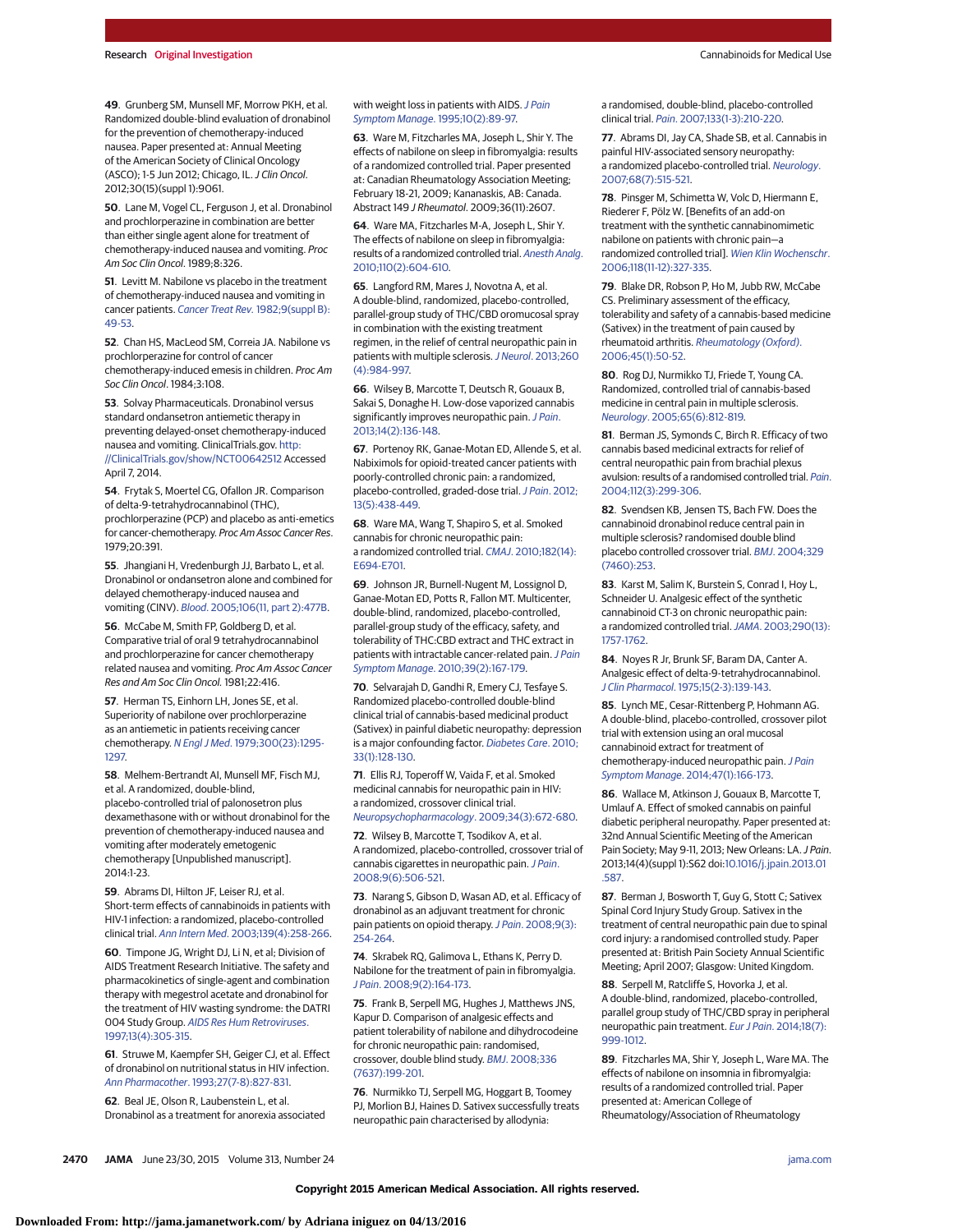Health Professionals Annual Scientific Meeting (ACR/ARHP 09); November 6-11, 2009; Atlanta: GA. Arthritis Rheum. 2009;60:1429.

**90**. McGill University Health Center. Nabilone versus amitriptyline in improving quality of sleep in patients with fibromyalgia. ClinicalTrials.gov. [http:](http://ClinicalTrials.gov/show/NCT00381199) [//ClinicalTrials.gov/show/NCT00381199](http://ClinicalTrials.gov/show/NCT00381199) Accessed April 7, 2014.

**91**. GW Pharmaceuticals Ltd. Sativex versus placebo when added to existing treatment for central neuropathic pain in MS. [http://ClinicalTrials](http://ClinicalTrials.gov/show/NCT00391079) [.gov/show/NCT00391079](http://ClinicalTrials.gov/show/NCT00391079) Accessed April 7, 2014.

**92**. Svendsen KB, Jensen TS, Bach FW. [Effect of the synthetic cannabinoid dronabinol on central pain in patients with multiple sclerosis–secondary publication]. Ugeskr Laeger. [2005;167\(25-31\):2772-](http://www.ncbi.nlm.nih.gov/pubmed/16014264) [2774.](http://www.ncbi.nlm.nih.gov/pubmed/16014264)

**93**. Salim K, Schneider U, Burstein S, Hoy L, Karst M. Pain measurements and side effect profile of the novel cannabinoid ajulemic acid. [Neuropharmacology](http://www.ncbi.nlm.nih.gov/pubmed/15910892). [2005;48\(8\):1164-1171.](http://www.ncbi.nlm.nih.gov/pubmed/15910892)

**94**. Pinsger M. Benefit of an add-on-treatment with a synthetic cannabinomimeticum on patients with chronic back pain-a randomized controlled trial. Paper presented at 8th International Conference on Early Psychosis: From Neurobiology to Public Policy; October 11-13, 2012; San Francisco: CA. Eur Spine J. 2012;21(11):2366 doi[:10.1007](http://dx.doi.org/10.1007/s00586-012-2522-6) [/s00586-012-2522-6.](http://dx.doi.org/10.1007/s00586-012-2522-6)

**95**. Nurmikko TJ, Serpell MG, Hoggart B, Toomey PJ, Morlion BJ. A multi-centre, double-blind, randomized, controlled trial of oro-mucosal cannabis based medicine in the treatment of neuropathic pain characterized by allodynia. Neurology. 2005;64(suppl 1):A374.

**96**. Issa MA, Narang S, Jamison RN, et al. The subjective psychoactive effects of oral dronabinol studied in a randomized, controlled crossover clinical trial for pain. Clin J Pain[. 2014;30\(6\):472-478.](http://www.ncbi.nlm.nih.gov/pubmed/24281276)

**97**. Abrams DI, Jay CA, Vizoso H, et al. Smoked cannabis therapy for HIV-related painful peripheral neuropathy: results of a randomized, placebo-controlled clinical trial. Paper presented at: IACM 3rd Conference on Cannabinoids in Medicine; September 9-10, 2005; Leiden, the Netherlands.

**98**. Young CA, Rog DJ. Randomised controlled trial of cannabis based medicinal extracts (CBME) in central neuropathic pain due to multiple sclerosis. Paper presented at: IV Congress of the European Federation of IASP Chapters (EFIC); September 2-6, 2003; Prague, Czech Republic.

**99**. Berman J, Lee J, Cooper M, et al. Efficacy of two cannabis-based medicinal extracts for relief of central neuropathic pain from brachial plexus avulsion: results of a randomised controlled trial. Paper presented at: Pain Society Annual Meeting; April 1-4, 2003; Glasgow, United Kingdom. Anaesthesia. 2003;58(9):938 doi[:10.1046](http://dx.doi.org/10.1046/j.1365-2044.2003.03408_3.x) [/j.1365-2044.2003.03408\\_3.x.](http://dx.doi.org/10.1046/j.1365-2044.2003.03408_3.x)

**100**. Center for Medicinal Cannabis Research. Effects of smoked marijuana on neuropathic pain. ClinicalTrials.gov. [http://ClinicalTrials.gov/show](http://ClinicalTrials.gov/show/NCT00254761) [/NCT00254761.](http://ClinicalTrials.gov/show/NCT00254761) Accessed April 7, 2014.

**101**. Center for Medicinal Cannabis Research. Medicinal cannabis for painful HIV neuropathy. ClinicalTrials.gov. [http://ClinicalTrials.gov/show](http://ClinicalTrials.gov/show/NCT00255580) [/NCT00255580.](http://ClinicalTrials.gov/show/NCT00255580) Accessed April 7, 2014.

**102**. University of California Davis. Center for Medicinal Cannabis Research, VA Northern

California Health Care System. Effects of vaporized marijuana on neuropathic pain. ClinicalTrials.gov. [http://ClinicalTrials.gov/show/NCT01037088.](http://ClinicalTrials.gov/show/NCT01037088) Accessed April 7, 2014.

**103**. Center for Medicinal Cannabis Research. Marijuana for HIV-related peripheral neuropathy. ClinicalTrials.gov. [http://ClinicalTrials.gov/show](http://ClinicalTrials.gov/show/NCT00046722) [/NCT00046722.](http://ClinicalTrials.gov/show/NCT00046722) Accessed April 7, 2014.

**104**. GW Pharmaceuticals Ltd. A study of Sativex® for pain relief in patients with advanced malignancy. ClinicalTrials.gov. [http://ClinicalTrials.gov/show](http://ClinicalTrials.gov/show/NCT00530764) [/NCT00530764.](http://ClinicalTrials.gov/show/NCT00530764) Accessed April 7, 2014.

**105**. GW Pharmaceuticals Ltd. A study of sativex® for pain relief in patients with advanced malignancy. ClinicalTrials.gov. [http://ClinicalTrials.gov/show](http://ClinicalTrials.gov/show/NCT00674609) [/NCT00674609.](http://ClinicalTrials.gov/show/NCT00674609) Accessed April 7, 2014.

**106**. GW Pharmaceuticals Ltd. A study of sativex® for relief of peripheral neuropathic pain associated with allodynia. ClinicalTrials.gov. [http://ClinicalTrials](http://ClinicalTrials.gov/show/NCT00711880) [.gov/show/NCT00711880.](http://ClinicalTrials.gov/show/NCT00711880) Accessed April 7, 2014.

**107**. GW Pharmaceuticals Ltd. A study of sativex in the treatment of central neuropathic pain due to multiple sclerosis. ClinicalTrials.gov. [http:](http://ClinicalTrials.gov/show/NCT01604265) [//ClinicalTrials.gov/show/NCT01604265.](http://ClinicalTrials.gov/show/NCT01604265) Accessed

April 7, 2014. **108**. GW Pharmaceuticals Ltd. A study of sativex®

for pain relief due to diabetic neuropathy. ClinicalTrials.gov. [http://ClinicalTrials.gov/show](http://ClinicalTrials.gov/show/NCT00710424) [/NCT00710424.](http://ClinicalTrials.gov/show/NCT00710424) Accessed April 7, 2014.

**109**. GW Pharmaceuticals Ltd. A study of Sativex® for pain relief of peripheral neuropathic pain, associated with allodynia. ClinicalTrials.gov. [http:](http://ClinicalTrials.gov/show/NCT00710554) [//ClinicalTrials.gov/show/NCT00710554.](http://ClinicalTrials.gov/show/NCT00710554) Accessed April 7, 2014.

**110**. Mary Lynch, Capital District Health Authority Canada. Sativex for treatment of chemotherapy induced neuropathic pain. .ClinicalTrials.gov. [http:](http://ClinicalTrials.gov/show/NCT00872144) [//ClinicalTrials.gov/show/NCT00872144.](http://ClinicalTrials.gov/show/NCT00872144) Accessed April 7, 2014.

**111**. Brigham and Women's Hospital; Solvay Pharmaceuticals. Study to evaluate the efficacy of dronabinol (Marinol) as add-on therapy for patients on opioids for chronic pain. ClinicalTrials.gov. [http:](http://ClinicalTrials.gov/show/NCT00153192) [//ClinicalTrials.gov/show/NCT00153192.](http://ClinicalTrials.gov/show/NCT00153192) Accessed April 7, 2014.

**112**. Winnipeg Regional Health Authority; Valeant Canada Limited. A trial assessing the effect of nabilone on pain and quality of life in patients with fibromyalgia. ClinicalTrials.gov. [http://ClinicalTrials](http://ClinicalTrials.gov/show/NCT00272207) [.gov/show/NCT00272207.](http://ClinicalTrials.gov/show/NCT00272207) Accessed April 7, 2014.

**113**. GW Pharma Ltd. A double blind, randomised, placebo controlled parallel group study of cannabis based medicine extract (CBME), in the treatment of peripheral neuropathic pain characterised by allodynia. metaRegister of Controlled Trials. [http:](http://www.controlled-trials.com/ISRCTN38250575) [//www.controlled-trials.com/ISRCTN38250575.](http://www.controlled-trials.com/ISRCTN38250575) Accessed April 7, 2014.

**114**. Montreal General Hospital. Pilot study of smoked cannabis for chronic neuropathic pain. metaRegister of Controlled Trials (mRCT), [http://www](http://www.controlled-trials.com/ISRCTN68314063) [.controlled-trials.com/ISRCTN68314063.](http://www.controlled-trials.com/ISRCTN68314063) Accessed April 7, 2014.

**115**. GW Pharma Ltd. A double blind, randomised, placebo controlled, parallel group study of Sativex, in the treatment of subjects with peripheral neuropathic pain associated with allodynia. EU Clinical Trials Register. [https://www](https://www.clinicaltrialsregister.eu/ctr-search/search?query=eudract_number:2004-002531-32)

[.clinicaltrialsregister.eu/ctr-search/search?query](https://www.clinicaltrialsregister.eu/ctr-search/search?query=eudract_number:2004-002531-32) [=eudract\\_number:2004-002531-32.](https://www.clinicaltrialsregister.eu/ctr-search/search?query=eudract_number:2004-002531-32) Accessed April 8, 2014.

**116**. Cambridge Laboratories Ltd. A randomised, crossover, double blind comparison of the analgesic effect and patient tolerability of nabilone and dihydrocodeine in chronic neuropathic pain. metaRegister of Controlled Trials. [http://isrctn.org](http://isrctn.org/ISRCTN15330757) [/ISRCTN15330757.](http://isrctn.org/ISRCTN15330757) Accessed April 7, 2014.

**117**. Selvarajah D, Gandhi RA, Witte D, Bowler H, Emery C, Tesfaye S. Treatment of painful diabetic neuropathy with Sativex (a cannabis based medicinal product)—results of a randomised placebo controlled trial. Diabetologia. 2006;49 (suppl 1):671-672 doi[:10.1007/s00125-006-0358-5.](http://dx.doi.org/10.1007/s00125-006-0358-5)

**118**. Rog DJ, Nurmikko T, Young C, Sarantis NS. Randomized controlled trial of sativex, a cannabis based medicine (CBM), in central neuropathic pain due to multiple sclerosis, followed by an open-label extension. Neurology. 2006;66(5):A31.

**119**. Ventegodt S, Merrick J. Psychoactive drugs and quality of life. [ScientificWorldJournal](http://www.ncbi.nlm.nih.gov/pubmed/12941969). 2003;3: [694-706.](http://www.ncbi.nlm.nih.gov/pubmed/12941969)

**120**. Wallace MS, Marcotte TD, Umlauf A, Gouaux B, Atkinson JH. [Efficacy of inhaled cannabis on](http://www.ncbi.nlm.nih.gov/pubmed/25843054) painful diabetic neuropathy. J Pain. [2015;pii:S1526-](http://www.ncbi.nlm.nih.gov/pubmed/25843054) [5900\(1515\)00601-X.](http://www.ncbi.nlm.nih.gov/pubmed/25843054)

**121**. Turcotte D, Doupe M, Torabi M, et al. Nabilone as an adjunctive to gabapentin for multiple sclerosis-induced neuropathic pain: a randomized controlled trial. Pain Med[. 2015;16\(1\):149-159.](http://www.ncbi.nlm.nih.gov/pubmed/25288189)

**122**. Zajicek JP, Sanders HP, Wright DE, et al. Cannabinoids in multiple sclerosis (CAMS) study: safety and efficacy data for 12 months follow up. [J Neurol Neurosurg Psychiatry](http://www.ncbi.nlm.nih.gov/pubmed/16291891). 2005;76(12):1664- [1669.](http://www.ncbi.nlm.nih.gov/pubmed/16291891)

**123**. Zajicek JP, Hobart JC, Slade A, Barnes D, Mattison PG; MUSEC Research Group. Multiple sclerosis and extract of cannabis: results of the MUSEC trial.[J Neurol Neurosurg Psychiatry](http://www.ncbi.nlm.nih.gov/pubmed/22791906). 2012; [83\(11\):1125-1132.](http://www.ncbi.nlm.nih.gov/pubmed/22791906)

**124**. Corey-Bloom J, Wolfson T, Gamst A, et al. Smoked cannabis for spasticity in multiple sclerosis: a randomized, placebo-controlled trial. [CMAJ](http://www.ncbi.nlm.nih.gov/pubmed/22586334). [2012;184\(10\):1143-1150.](http://www.ncbi.nlm.nih.gov/pubmed/22586334)

**125**. Collin C, Ehler E, Waberzinek G, et al. A double-blind, randomized, placebo-controlled, parallel-group study of Sativex, in subjects with symptoms of spasticity due to multiple sclerosis. Neurol Res[. 2010;32\(5\):451-459.](http://www.ncbi.nlm.nih.gov/pubmed/20307378)

**126**. Pooyania S, Ethans K, Szturm T, Casey A, Perry D. A randomized, double-blinded, crossover pilot study assessing the effect of nabilone on spasticity in persons with spinal cord injury. [Arch Phys Med](http://www.ncbi.nlm.nih.gov/pubmed/20434606) Rehabil[. 2010;91\(5\):703-707.](http://www.ncbi.nlm.nih.gov/pubmed/20434606)

**127**. Collin C, Davies P, Mutiboko IK, Ratcliffe S; Sativex Spasticity in MS Study Group. Randomized controlled trial of cannabis-based medicine in spasticity caused by multiple sclerosis. [Eur J Neurol](http://www.ncbi.nlm.nih.gov/pubmed/17355549). [2007;14\(3\):290-296.](http://www.ncbi.nlm.nih.gov/pubmed/17355549)

**128**. Freeman RM, Adekanmi O, Waterfield MR, Waterfield AE, Wright D, Zajicek J. The effect of cannabis on urge incontinence in patients with multiple sclerosis: a multicentre, randomised placebo-controlled trial (CAMS-LUTS). [Int Urogynecol J Pelvic Floor Dysfunct](http://www.ncbi.nlm.nih.gov/pubmed/16552618). 2006;17(6): [636-641.](http://www.ncbi.nlm.nih.gov/pubmed/16552618)

**129**. Wade DT, Makela P, Robson P, House H, Bateman C. Do cannabis-based medicinal extracts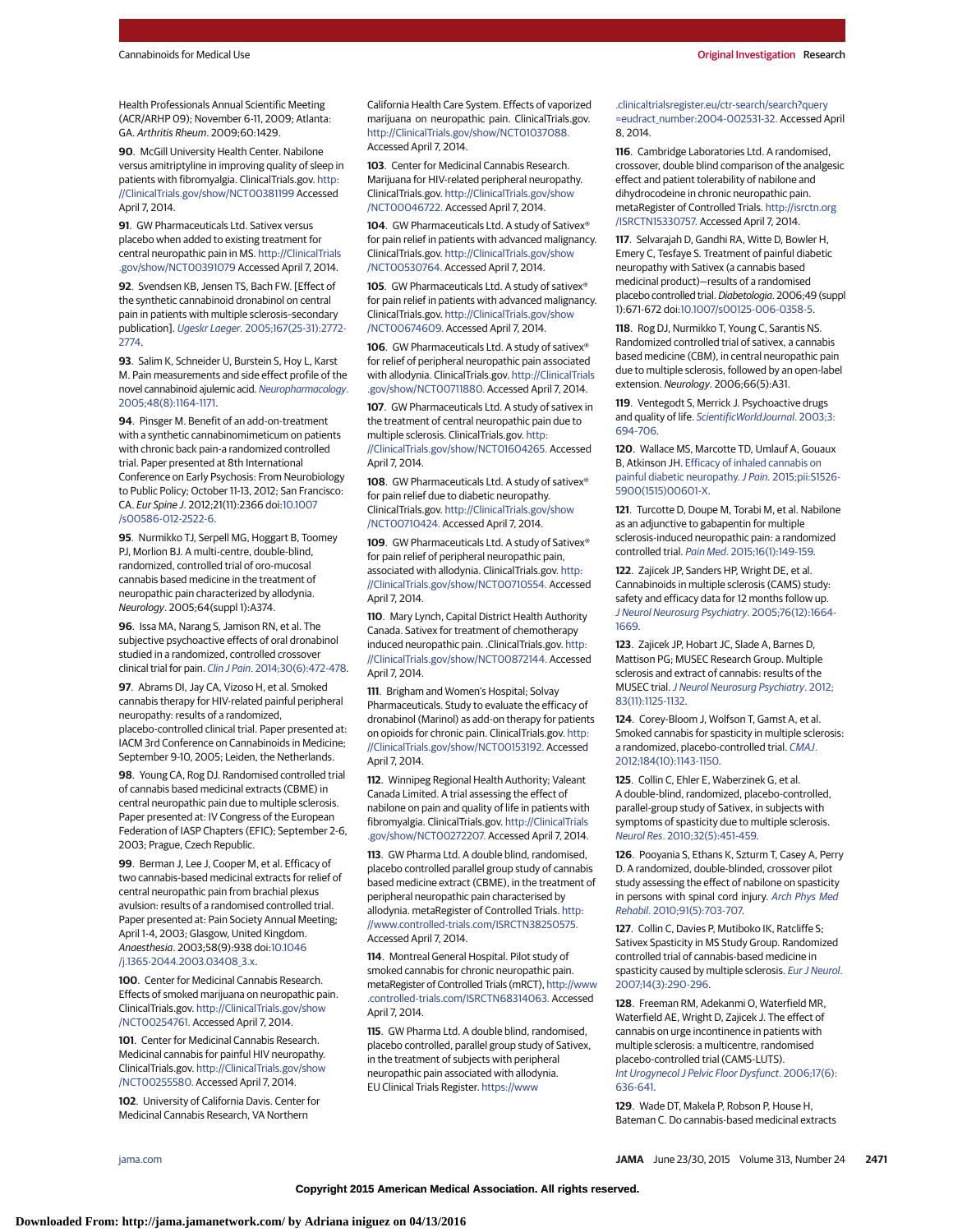have general or specific effects on symptoms in multiple sclerosis? a double-blind, randomized, placebo-controlled study on 160 patients. [Mult Scler](http://www.ncbi.nlm.nih.gov/pubmed/15327042). [2004;10\(4\):434-441.](http://www.ncbi.nlm.nih.gov/pubmed/15327042)

**130**. Vaney C, Heinzel-Gutenbrunner M, Jobin P, et al. Efficacy, safety and tolerability of an orally administered cannabis extract in the treatment of spasticity in patients with multiple sclerosis: a randomized, double-blind, placebo-controlled, crossover study. Mult Scler[. 2004;10\(4\):417-424.](http://www.ncbi.nlm.nih.gov/pubmed/15327040)

**131**. Zajicek J, Fox P, Sanders H, et al; UK MS Research Group. Cannabinoids for treatment of spasticity and other symptoms related to multiple sclerosis (CAMS study): multicentre randomised placebo-controlled trial. Lancet[. 2003;362\(9395\):](http://www.ncbi.nlm.nih.gov/pubmed/14615106) [1517-1526.](http://www.ncbi.nlm.nih.gov/pubmed/14615106)

**132**. Killestein J, Hoogervorst ELJ, Reif M, et al. Safety, tolerability, and efficacy of orally administered cannabinoids in MS. [Neurology](http://www.ncbi.nlm.nih.gov/pubmed/12011290). 2002; [58\(9\):1404-1407.](http://www.ncbi.nlm.nih.gov/pubmed/12011290)

**133**. Hobart JC, Zajicek JP. Cannabis as a symptomatic treatment for MS: Clinically meaningful MUSEC to the stiffness and walking problems of people with MS. Paper presented at: 28th Congress of the European Committee for Treatment and Research in Multiple Sclerosis; October 10-13, 2012; Lyon: France. [Mult Scler](http://www.ncbi.nlm.nih.gov/pubmed/23030018). 2012; [18\(4 suppl 1\):247.](http://www.ncbi.nlm.nih.gov/pubmed/23030018)

**134**. Zajicek J, Reif M, Schnelle M. Cannabis extract in the treatment of muscle stiffness and other symptoms in multiple sclerosis—Results of the MUSEC study. Paper presented at: 25th Congress of the European Committee for Treatment and Research in Multiple Sclerosis; September 9-12, 2009; Dusseldorf: Germany. Mult Scler. 2009;15(9) (suppl S):S274 doi[:10.1177/1352458509107025.](http://dx.doi.org/10.1177/1352458509107025)

**135**. Killestein J, Hoogervorst ELJ, Kalkers NF, et al. The effects of orally administred cannabinoids in multiple sclerosis patients: a pilot study. Mult Scler. 2000;6(1 suppl 1):S28 doi[:10.1177](http://dx.doi.org/10.1177/135245850000600101) [/135245850000600101.](http://dx.doi.org/10.1177/135245850000600101)

**136**. Zajicek J, Reif M, Schnelle M; UK MUSEC Study Investigators. Cannabis extract in the treatment of muscle stiffness and other symptoms in multiple sclerosis – results of the MUSEC study. Paper presented at: IACM 5th Conference on Cannabinoids in Medicine; October 2-3, 2009; Cologne, Germany.

**137**. Collin C, Ambler Z, Kent R, McCalla R. A randomised controlled study of Sativex® in patients with symptoms of spasticity due to multiple sclerosis. Paper presented at: 22nd Congress of the ECTRIMS; September 27-30, 2006; Madrid, Spain.

**138**. Robson P, Wade D, Makela P, House H, Bateman C. Cannabis-based medicinal extract (Sativex) produced significant improvements in a subjective measure of spasticity which were maintained on long-term treatment with no evidence of tolerance. Paper presented at: IACM 3rd Conference on Cannabinoids in Medicine; September 9-10, 2005; Leiden, the Netherlands.

**139**. Center for Medicinal Cannabis Research. Short-term effects of medicinal cannabis therapy on spasticity in multiple sclerosis. ClinicalTrials.gov. [http://ClinicalTrials.gov/show/NCT00248378.](http://ClinicalTrials.gov/show/NCT00248378) Accessed April 7, 2014.

**140**. Institut fur Klinische Forschung Germany; Weleda AG. Multiple Sclerosis and Extract of

Cannabis (MUSEC) study. ClinicalTrials.gov. [http:](http://ClinicalTrials.gov/show/NCT00552604) [//ClinicalTrials.gov/show/NCT00552604.](http://ClinicalTrials.gov/show/NCT00552604) Accessed April 7, 2014.

141. GW Pharmaceuticals Ltd. A study of Sativex<sup>®</sup> for relief of spasticity in subjects with multiple sclerosis. ClinicalTrials.gov. [http://ClinicalTrials.gov](http://ClinicalTrials.gov/show/NCT00711646) [/show/NCT00711646.](http://ClinicalTrials.gov/show/NCT00711646) Accessed April 7, 2014.

**142**. GW Pharmaceuticals Ltd. A study to evaluate the efficacy of Sativex in relieving symptoms of spasticity due to multiple sclerosis. ClinicalTrials.gov[.http://ClinicalTrials.gov/show](http://ClinicalTrials.gov/show/NCT01599234) [/NCT01599234.](http://ClinicalTrials.gov/show/NCT01599234) Accessed April 7, 2014.

**143**. GW Pharmaceuticals Ltd. An investigation of delta-9-tetrahydrocannabinol (THC) and cannabidiol (CBD) in multiple sclerosis patients. ClinicalTrials.gov. [http://ClinicalTrials.gov/show](http://ClinicalTrials.gov/show/NCT01610700) [/NCT01610700.](http://ClinicalTrials.gov/show/NCT01610700) Accessed April 7, 2014.

**144**. University of Manitoba, Valeant Canada Limited. Randomized double blind cross over study for nabilone in spasticity in spinal cord injury persons. ClinicalTrials.gov. [http://ClinicalTrials.gov](http://ClinicalTrials.gov/show/NCT00623376) [/show/NCT00623376.](http://ClinicalTrials.gov/show/NCT00623376) Accessed April 7, 2014.

**145**. Medical Research Council (MRC). A multiple randomised controlled trial of cannabinoids on spasticity in multiple sclerosis (MS). metaRegister of Controlled Trials. [http://www.controlled-trials.com](http://www.controlled-trials.com/ISRCTN39371386) [/ISRCTN39371386.](http://www.controlled-trials.com/ISRCTN39371386) Accessed April 7, 2014.

**146**. Gesellschaft fuer klinische Forschung e.V. Multiple Sclerosis and Extract of Cannabis (MUSEC): a randomised, double-blind, placebo-controlled phase III trial to determine the efficacy and safety of a standardised oral extract of cannabis sativa for the symptomatic relief of muscle stiffness and pain in multiple sclerosis. EU Clinical Trials Register. [https://www.clinicaltrialsregister.eu/ctr-search](https://www.clinicaltrialsregister.eu/ctr-search/search?query=eudract_number:2005-005263-29) [/search?query=eudract\\_number:2005-005263-29.](https://www.clinicaltrialsregister.eu/ctr-search/search?query=eudract_number:2005-005263-29) Accessed April 8, 2014.

**147**. Corey-Bloom J, Wolfson TJ, Anthony GC, Bentley H, Gouaux B. Short-term effects off medicinal cannabis on spasticity in multiple sclerosis. Neurology. 2008;70(11)(suppl 1):A86-A87.

**148**. Leocani L, Nuara A, Houdayer E, et al. Effect of THC-CBD oromucosal spray (Sativex) on measures of spasticity in multiple sclerosis: a double-blind, placebo-controlled, crossover study. Paper presented at: Joint Americas Committee for Treatment and Research in Multiple Sclerosis ACTRIMS—European Committee for Treatment and Research in Multiple Sclerosis ECTRIMS Meeting; September 10-13, 2014; Boston, MA. Mult Scler. 2014;20(1 suppl 1):498 doi[:10.1177](http://dx.doi.org/10.1177/1352458514547846) [/1352458514547846.](http://dx.doi.org/10.1177/1352458514547846)

**149**. Van Amerongen G, Beumer T, Killestein J, Groeneveld GJ. Individualized dosing of a novel oral DELTA9-THC formulation improves subjective spasticity and pain in patients with progressive multiple sclerosis. Paper presented at Joint Americas Committee for Treatment and Research in Multiple Sclerosis ACTRIMS—European Committee for Treatment and Research in Multiple Sclerosis ECTRIMS Meeting; September 10-13, 2014; Boston,MA. Mult Scler. 2014;20(1)(suppl 1):478-479 doi[:10.1177/1352458514547846.](http://dx.doi.org/10.1177/1352458514547846)

**150**. Bergamaschi MM, Queiroz RH, Chagas MH, et al. Cannabidiol reduces the anxiety induced by simulated public speaking in treatment-naïve social phobia patients. [Neuropsychopharmacology](http://www.ncbi.nlm.nih.gov/pubmed/21307846). 2011; [36\(6\):1219-1226.](http://www.ncbi.nlm.nih.gov/pubmed/21307846)

**151**. Leweke FM, Piomelli D, Pahlisch F, et al. Cannabidiol enhances anandamide signaling and alleviates psychotic symptoms of schizophrenia. [Transl Psychiatry](http://www.ncbi.nlm.nih.gov/pubmed/22832859). 2012;2:e94.

**152**. Leweke FM, Gerth CW, Nolden BM, et al. Cannabidiol as antipsychotic. Paper presented at: 21st ECNP Congress; August 30, 2008; Barcelona, Spain. Eur Neuropsychopharmacol. 2008;18(S4):S171 doi[:10.1016/S0924-977X\(08\)70156-1.](http://dx.doi.org/10.1016/S0924-977X(08)70156-1)

**153**. Leweke FM, Koethe D, Pahlisch F, et al. Antipsychotic effects of cannabidiol. Paper presented at: 17th European Psychiatric Association, EPA Congress; January 24-28, 2009; Lisbon, Portugal. Eur Psychiatry. 2009;24(supp 1): S207 doi[:10.1016/S0924-9338\(09\)70440-7.](http://dx.doi.org/10.1016/S0924-9338(09)70440-7)

**154**. University of Cologne. Evaluation of the antipsychotic efficacy of cannabidiol in acute schizophrenic psychosis. ClinicalTrials.gov. [http:](http://ClinicalTrials.gov/show/NCT00628290) [//ClinicalTrials.gov/show/NCT00628290.](http://ClinicalTrials.gov/show/NCT00628290) Accessed April 7, 2014.

**155**. Rohleder C, Pahlisch F, Schaefer C, et al. The endocannabinoid system as a pharmacological target for antipsychotic treatment and more? Paper presented at: 8th International Conference on Early Psychosis: From Neurobiology to Public Policy; October 11-13, 2012; San Francisco, CA. Early Interv Psychiatry. 2012;6(suppl 1):7 doi[:10.1111/j.1751-7893](http://dx.doi.org/10.1111/j.1751-7893.2012.00392.x) [.2012.00392.x.](http://dx.doi.org/10.1111/j.1751-7893.2012.00392.x)

**156**. Markus F, Leweke M, Kranaster L, et al. The efficacy of cannabidiol in the treatment of schizophrenia—A translational approach. Paper presented at: 13th International Congress on Schizophrenia Research, ICOSR; April 2-6, 2011; Colorado Springs, CO. Schizophr Bull. 2011;37(suppl 1):313 doi[:10.1093/schbul/sbq173.](http://dx.doi.org/10.1093/schbul/sbq173)

**157**. Leweke FM, Kranaster L, Hellmich M, Koethe D. Cannabidiol as a new type of an antipsychotic: results from a placebo-controlled clinical trial. Paper presented at: 49th Annual Conference of the American College of Neuropsychopharmacology, ACNP 2010; December 5-9, 2010; Miami Beach, FL. Neuropsychopharmacology. 2010;35(suppl 1):S280 doi[:10.1038/npp.2010.217.](http://dx.doi.org/10.1038/npp.2010.217)

**158**. Leweke FM, Hellmich M, Kranaster L, Koethe D. Cannabidiol as a new type of an antipsychotic: results from a placebo-controlled clinical trial. Paper presented at: 67th Annual Scientific Convention and Meeting of the Society of Biological Psychiatry; May 3-5, 2012; Philadelphia, PA. Biol Psychiatry. 2012;78(8)(suppl 1):63S.

**159**. Tomida I, Azuara-Blanco A, House H, Flint M, Pertwee RG, Robson PJ. Effect of sublingual application of cannabinoids on intraocular pressure: a pilot study.J Glaucoma[. 2006;15\(5\):349-353.](http://www.ncbi.nlm.nih.gov/pubmed/16988594)

**160**. Müller-Vahl KR, Prevedel H, Theloe K, Kolbe H, Emrich HM, Schneider U. Treatment of Tourette syndrome with delta-9-tetrahydrocannabinol (delta 9-THC): no influence on neuropsychological performance. [Neuropsychopharmacology](http://www.ncbi.nlm.nih.gov/pubmed/12589392). 2003;28 [\(2\):384-388.](http://www.ncbi.nlm.nih.gov/pubmed/12589392)

**161**. Müller-Vahl KR, Schneider U, Prevedel H, et al. Delta 9-tetrahydrocannabinol (THC) is effective in the treatment of tics in Tourette syndrome: a 6-week randomized trial. [J Clin Psychiatry](http://www.ncbi.nlm.nih.gov/pubmed/12716250). 2003; [64\(4\):459-465.](http://www.ncbi.nlm.nih.gov/pubmed/12716250)

**162**. Müller-Vahl KR, Koblenz A, Jöbges M, Kolbe H, Emrich HM, Schneider U. Influence of treatment of Tourette syndrome with delta9 tetrahydrocannabinol (delta9-THC) on neuropsychological performance. [Pharmacopsychiatry](http://www.ncbi.nlm.nih.gov/pubmed/11229617). 2001;34(1):19-24.